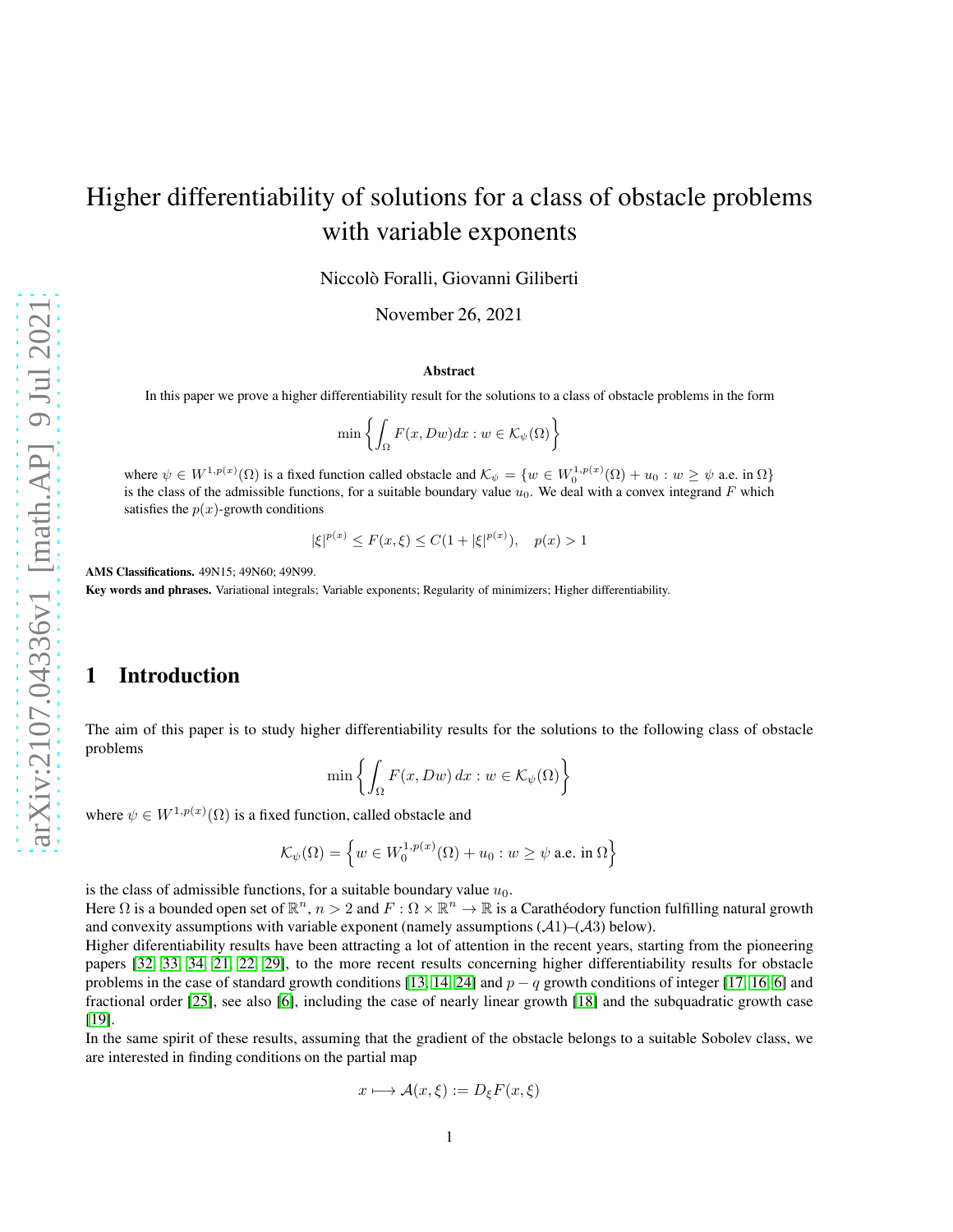in order to obtain that the extra differentiability property of the obstacle transfers to the gradient of the solution, possibly with no loss in the order of differentiability.

It is indeed well known, also for equations in divergence form, that no extra-differentiability properties for the solutions can be expected even if the right hand side is smooth, unless some assumptions are given on the  $x$ -dependence on A.

Here the situation is much more complicated because we are considering the framework of variable exponent setting, a topic to which researchers devoted a lot of attention in the last decades from different viewpoints [\[8,](#page-15-9) [30\]](#page-16-6).

Up to our knowledge, the only higher differentiability result available in this framework is the one in [\[20\]](#page-15-10), in the case of unconstrained minimizers. In this case the assumptions on the partial map keep into account the weak differentiability of the variable exponent, more precisely the fact that its weak gradient belongs to some L  $\log^{\beta} L$  space, for some suitable  $\beta$ .

Inspired by this result, we assume that the map  $x \mapsto \mathcal{A}(x, \xi)$  is weakly differentiable in a suitable sense, see assumption (A4) below, by means of a pointwise characterization of Sobolev spaces due to Hajłasz, see [\[26\]](#page-16-7).

However our situation turns out to be even more complicated for two reasons:

1) on one hand, differently from [\[20\]](#page-15-10), we cannot deduce the higher differentiability estimates by simply relying on a class of approximating auxiliary problems and then passing the estimates to the limit, because in the constrained case we are not allowed to use an appropriate choice of the test functions and, along the recent Lipschitz regularity results (see for istance [\[5\]](#page-15-11)) we would need to use a linearization technique. At this point we prefer to deal with the difference quotient method, so that assumption (A4) turns to be the appropriate assumption (see for instance [\[2\]](#page-14-0) for the corresponding hypothesis in the case of Hölder continuity results);

2) on the other hand, one of the main tools we need in order to perform our higher differentiability result is a Calderon-Zygmund regularity result, more precisely [\[10\]](#page-15-12), see also [\[4,](#page-15-13) [31\]](#page-16-8). This necessarily requires a more refined quantitative assumptions on the function  $p$  with respect to the log-Holder continuity introduced by Zhikov in [\[35\]](#page-16-9). This assumption turns to be very natural for instance in the context of Hölder continuity results for either unconstrained and constrained problems [\[1,](#page-14-1) [2,](#page-14-0) [9,](#page-15-14) [10\]](#page-15-12). In our case, in view of recent embedding theorems in the context of Orlicz-Sobolev setting (see [\[7\]](#page-15-15)) we have that a  $W^{1,1}$  function k such that  $|Dk| \in L^n \log^{\sigma} L(\Omega)$  for some  $\sigma$  sufficiently large, will be actually a continuous function, with a modulus of continuity  $\omega$  such that

$$
\lim_{R \to 0} \omega(R) \log \left( \frac{1}{R} \right) = 0.
$$

Therefore the above mentioned Calderon-Zygmund regularity results apply in our situation. We would like to stress that our assumption  $(A4)$  turns to be very general and include not only the model case

$$
\mathcal{F}(u) = \int_{\Omega} |Du|^{p(x)}
$$

but also more general situations like

$$
\mathcal{G}(u) = \int_{\Omega} a(x)h(|Du|)^{p(x)})
$$

recently considered (from the viewpoint of Lipschitz continuity) in [\[12\]](#page-15-16), a result which in turn has been very recently generalized in [\[15\]](#page-15-17).

The paper therefore is organized as follows: Section 2 contains the notations and the statement of our main theorem; Section 3 includes some preliminary results concerning spaces with variable exponents, difference quotient and the above mentioned Calder on-Zygmund theorem; Section 4 is instead devoted to the proof of the main result.

## 2 Notations and statement of the main result

As mentioned in the introduction, we are going to prove a higher differentiability property of the gradient of the solutions  $u \in W^{1,p(x)}(\Omega)$  to variational obstacle problems of the form

<span id="page-1-0"></span>
$$
\min\left\{\int_{\Omega} F(x, Dw) : w \in \mathcal{K}_{\psi}(\Omega)\right\}
$$
\n(2.1)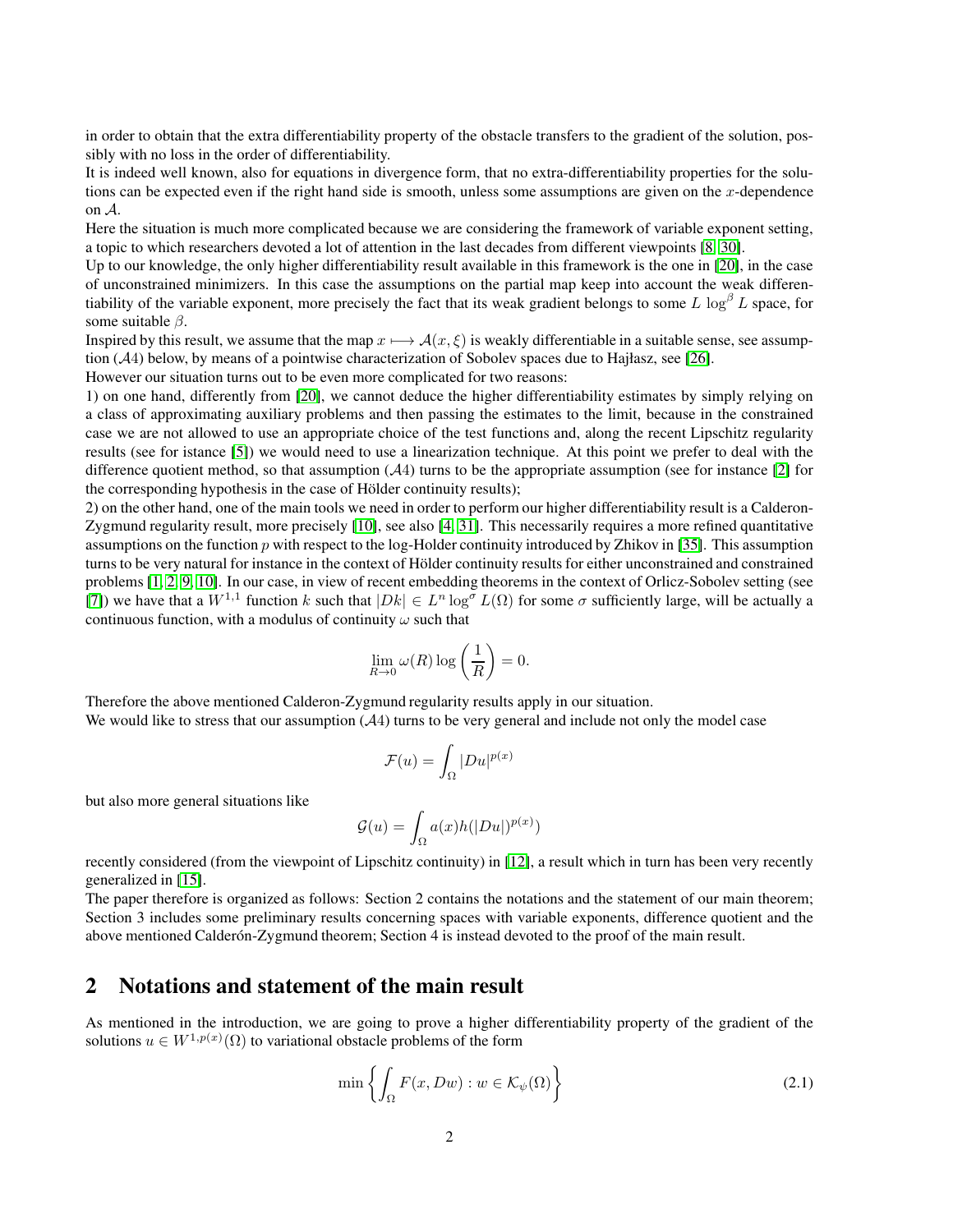where the integrand  $F: \Omega \times \mathbb{R}^n \to \mathbb{R}$  is a convex Carathéodory function of class  $C^1$ .

Here  $\Omega$  is a bounded open subset of  $\mathbb{R}^n$ ,  $\psi: \Omega \to [-\infty, +\infty)$  is a fixed function called *obstacle* which belongs to the Sobolev space  $W^{1,p(x)}(\Omega)$ .

The admissible functions class  $\mathcal{K}_{\psi}(\Omega)$  is defined as

$$
\mathcal{K}_{\psi}(\Omega) := \left\{ w \in W_0^{1, p(x)}(\Omega) + u_0 : w \ge \psi \text{ a.e. in } \Omega \right\}
$$
 (2.2)

where  $u_0 \in W^{1,p(x)}_{\text{loc}}(\Omega)$  is a suitable boundary value.

By replacing  $u_0$  by  $\tilde{u}_0 = \max\{u_0, \psi\}$ , we may assume that the boundary value function  $u_0$  satisfies  $u_0 \ge \psi$ . Therefore the set  $\mathcal{K}_{\psi}$  is not empty.

We will deal with local solutions to our obstacle problem, in the following sense:

<span id="page-2-0"></span>**Definition 2.1.** A mapping  $u \in \mathcal{K}_{\psi}(\Omega)$  is a *local solution to the obstacle problem in*  $\mathcal{K}_{\psi}(\Omega)$  if  $F(x, Du) \in L^{1}_{loc}(\Omega)$ and

$$
\int_{\text{supp}(u-\varphi)} F(x, Du) \, dx \le \int_{\text{supp}(u-\varphi)} F(x, D\varphi) \, dx
$$

for any  $\varphi \in \mathcal{K}_{\psi}(\Omega)$ .

We recall that  $u \in W^{1,p(x)}(\Omega)$  is a *local solution to the obstacle problem in*  $\mathcal{K}_{\psi}(\Omega)$  in the spirit of Definition [2.1](#page-2-0) if and only if  $u \in \mathcal{K}_{\psi}$  solves the following variational inequality

<span id="page-2-2"></span>
$$
\int_{\Omega} \langle A(x, Du), D(\varphi - u) \rangle dx \ge 0,
$$
\n(2.3)

for all  $\varphi \in \mathcal{K}_{\psi}(\Omega)$  with supp $\varphi \in \Omega$ , where we set

$$
\mathcal{A}(x,\xi) = D_{\xi}F(x,\xi).
$$

Therefore, for the sake of semplicity, from now on we will give our assumptions on  $A$  instead of  $F$ .

More precisely in the sequel we will assume that there exist a continuous function  $p : \Omega \to (1, +\infty)$  with

<span id="page-2-1"></span>
$$
1 < \gamma_1 := \inf_{\Omega} p(x) \le p(x) \le \gamma_2 := \sup_{\Omega} p(x) < n < +\infty \tag{2.4}
$$

for some  $\gamma_1, \gamma_2$  and for every  $x \in \Omega$  and there exist positive constants  $\nu, L$  and  $\ell$  such that the following  $p(x)$ -ellipticity and  $p(x)$ -growth conditions are satisfied for a.e.  $x \in \Omega$  and every  $\xi, \eta \in \mathbb{R}^n$ :

$$
\langle \mathcal{A}(x,\xi) - \mathcal{A}(x,\eta), \xi - \eta \rangle \ge \nu |\xi - \eta|^2 (1 + |\xi|^2 + |\eta|^2)^{\frac{p(x) - 2}{2}} \tag{A1}
$$

$$
|\mathcal{A}(x,\xi) - \mathcal{A}(x,\eta)| \le L |\xi - \eta| (1 + |\xi|^2 + |\eta|^2)^{\frac{p(x)-2}{2}} \tag{A2}
$$

$$
|\mathcal{A}(x,\xi)| \le \ell \left(1 + |\xi|^2\right)^{\frac{p(x)-1}{2}} \tag{A3}
$$

We also assume that there exists a non negative function  $\kappa \in L^n \log^\sigma L(\Omega)$  with  $\sigma > 2n - 1$  such that A satisfies

$$
|\mathcal{A}(x,\xi) - \mathcal{A}(y,\xi)| \le (\kappa(x) + \kappa(y))|x - y|(1 + |\xi|^2)^{\frac{p(x) - 1}{2}}\log(e + |\xi|^2)
$$
 (A4)

See Section [3.5](#page-5-0) for more details about the spaces  $L^n \log^{\sigma} L(\Omega)$ .

Under these assumptions our higher differentiability result is the following

<span id="page-2-3"></span>**Theorem 2.2.** *Let*  $\mathcal{A}(x,\xi)$  *satisfy*  $(\mathcal{A}1)$ – $(\mathcal{A}4)$ *, p* :  $\Omega \to (1,+\infty)$  *a continuous function satisfying* [\(2.4\)](#page-2-1) *with*  $\gamma_1 > 2$ *. Let*  $u \in \mathcal{K}_{\psi}(\Omega)$  *be the solution to the obstacle problem* [\(2.3\)](#page-2-2)*. Then we have* 

$$
D\psi \in W_{\text{loc}}^{1,\gamma_2}(\Omega) \Rightarrow (1+|Du|^2)^{\frac{\gamma_1-2}{4}}Du \in W_{\text{loc}}^{1,2}(\Omega)
$$
\n(2.5)

**Remark 2.3.** The assumption on  $\kappa$  in (A4) yields the corresponding regularity for p, see Theorem [3.11](#page-5-1) and its consequences.

Existence of solutions to the obstacle problem [\(2.1\)](#page-1-0) can be easily proved through classical results regarding variational inequalities, so in this paper we will mainly concentrate on the regularity results. The main point will be the choice of suitable test functions  $\varphi$  in [\(2.3\)](#page-2-2) that involve the difference quotient of the solution but at the same time turns to be admissible for the obstacle class  $\mathcal{K}_{\psi}(\Omega)$ .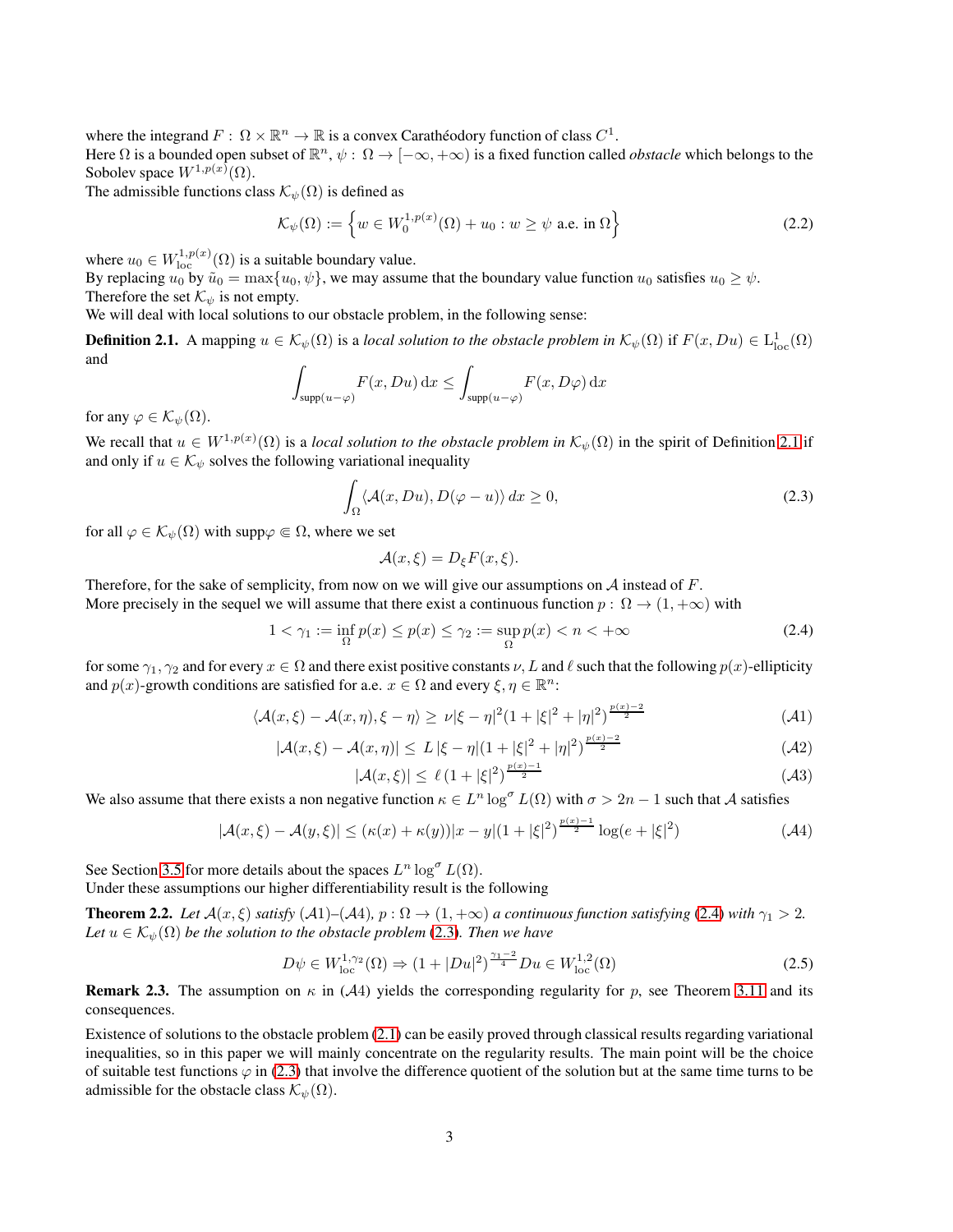## 3 Notations and preliminary results

In this paper we denote by  $C$  a positive constant, that could vary in each line. We highlight in brackets the dependence on relevant parameters when needed.

We indicate with  $B(x_0, r) = B_r(x_0) = \{x \in \mathbb{R}^n : |x - x_0| < r\}$  the ball of center  $x_0$  and radius r, we omit the dependence on the center and the radius if not necessary.

Let us introduce the following auxiliary function

$$
V_p(\xi) := \left(1 + |\xi|^2\right)^{\frac{p-2}{4}} \xi \tag{3.1}
$$

defined for all  $\xi \in \mathbb{R}^n$ .

### 3.1 Some elementary inequalities

For the function  $V_p$  we recall the following result (for the proof see [\[23\]](#page-16-10), Lemma 8.3)

<span id="page-3-1"></span>**Lemma 3.1.** *Let*  $1 < p < \infty$ *. There exists a constant*  $C = C(n, p) > 0$  *such that* 

$$
C^{-1}\Big(1+|\xi|^2+|\eta|^2\Big)^{\frac{p-2}{2}}\leq \frac{|V_p(\xi)-V_p(\eta)|^2}{|\xi-\eta|^2}\leq C\Big(1+|\xi|^2+|\eta|^2\Big)^{\frac{p-2}{2}}
$$

*for any*  $\xi, \eta \in \mathbb{R}^n$ .

In the sequel we will often use also the inequality (see [\[20\]](#page-15-10))

<span id="page-3-0"></span>**Lemma 3.2.** *For every*  $s, t > 0$  *and for every*  $\alpha, \epsilon, \gamma > 0$  *we have* 

$$
st \le \varepsilon s \log^{\alpha} (e + \gamma s) + \frac{t}{\gamma} \left[ \exp\left(\frac{t}{\varepsilon}\right)^{\frac{1}{\alpha}} - 1 \right]
$$

#### 3.2 Spaces with variable exponents

**Definition 3.3.** Let  $\Omega$  be a bounded subset of  $\mathbb{R}^n$ . Let  $p : \Omega \to (1, +\infty)$  be a continuous function, the space  $L^{p(\cdot)}(\Omega, \mathbb{R})$  is defined as

$$
L^{p(\cdot)}(\Omega,\mathbb{R}) := \left\{ f : \Omega \to \mathbb{R} : f \text{ is measurable and } \int_{\Omega} |f(x)|^{p(x)} dx < +\infty \right\}
$$

and, equipped with the Luxemburg norm

$$
||f||_{L^{p(\cdot)}(\Omega,\mathbb{R})} := \inf \left\{ \lambda > 0 : \int_{\Omega} \left| \frac{f(x)}{\lambda} \right|^{p(x)} dx \le 1 \right\}
$$

it becomes a separable Banach space.

Then, we recall the definition of Sobolev space with variable exponents.

**Definition 3.4.** The space  $W^{1,p(x)}(\Omega,\mathbb{R})$  is defined as

$$
W^{1,p(x)}(\Omega,\mathbb{R}) := \left\{ f \in L^{p(x)}(\Omega,\mathbb{R}) : Df \in L^{p(x)}(\Omega,\mathbb{R}^n) \right\}
$$

where  $Df$  denotes the gradient of f. This space becomes a Banach space equipped with the norm:

$$
||f||_{W^{1,p(x)}(\Omega,\mathbb{R})} := ||f||_{L^{p(x)}(\Omega,\mathbb{R})} + ||Df||_{L^{p(x)}(\Omega,\mathbb{R}^n)}
$$

For more details concerning spaces with variable exponents see [\[8\]](#page-15-9).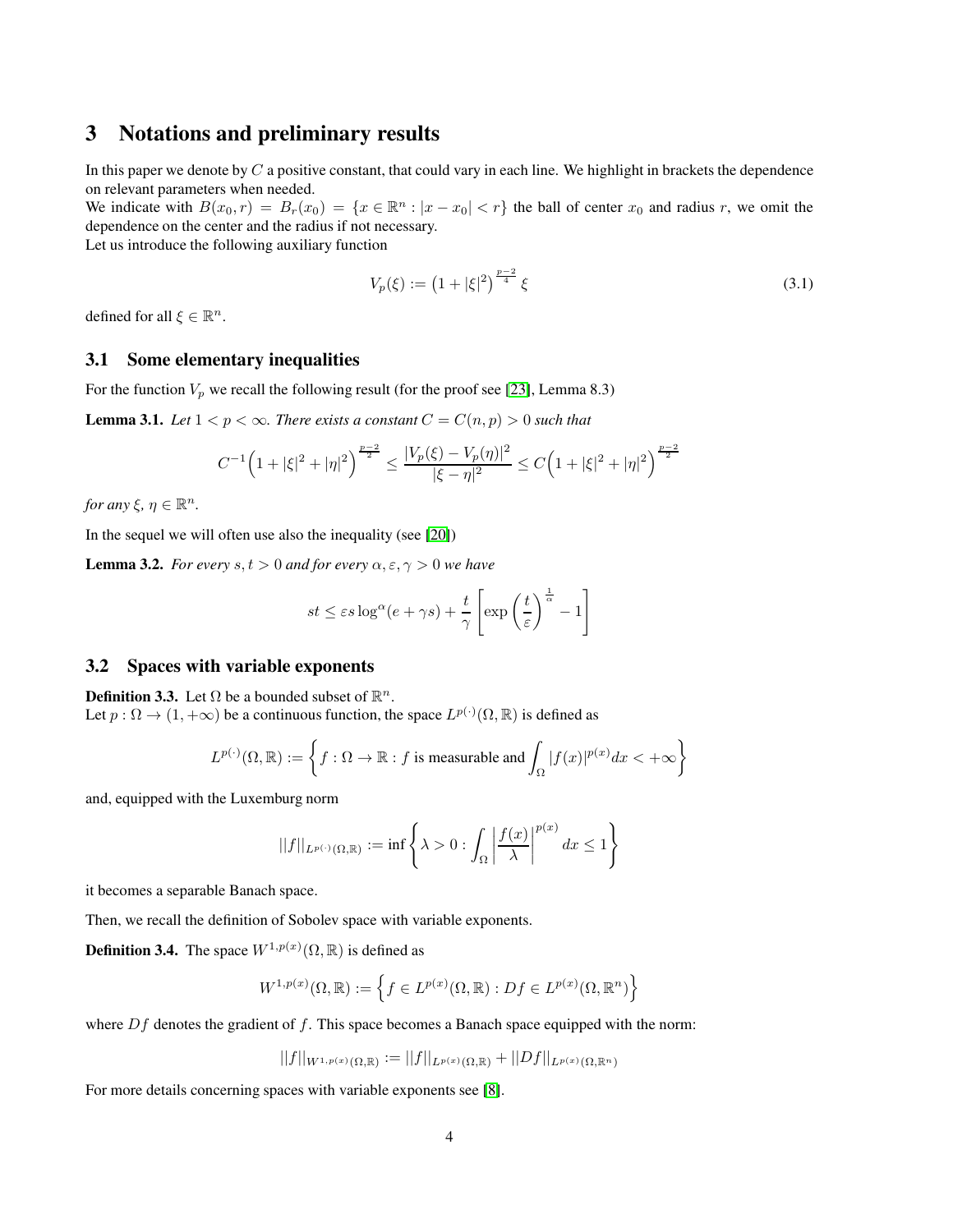#### 3.3 Difference quotient

For every function  $F : \mathbb{R}^n \to \mathbb{R}$  the finite difference operator is defined as

$$
\tau_{s,h}F(x) := F(x + he_s) - F(x)
$$

where  $h \in \mathbb{R}$ ,  $e_s$  is the unit vector in the  $x_s$  direction and  $s \in \{1, \ldots, n\}$ . The following result concerning finite difference operator is a kind of integral version of Lagrange Theorem.

<span id="page-4-1"></span>**Lemma 3.5.** *If*  $0 < \rho < R$ ,  $|h| < \frac{R-\rho}{2}$ ,  $1 < p < +\infty$ , and  $F, DF \in L^p(B_R)$  then

$$
\int_{B_{\rho}} |\tau_h F(x)|^p dx \le c(n,p)|h|^p \int_{B_R} |DF(x)|^p dx.
$$

*Moreover*

$$
\int_{B_{\rho}} |F(x+h)|^p dx \le \int_{B_R} |F(x)|^p dx.
$$

Now let us recall the fundamental Sobolev embedding property.

<span id="page-4-2"></span>**Lemma 3.6.** Let  $F : \mathbb{R}^n \to \mathbb{R}$ ,  $F \in L^p(B_R)$  with  $1 < p < n$ . Suppose that there exist  $\rho \in (0, R)$  and  $M > 0$  such *that*

$$
\sum_{s=1}^n \int_{B_\rho} |\tau_{s,h} F(x)|^p \, dx \le M^p |h|^p,
$$

*for every h with*  $|h| < \frac{R-\rho}{2}$ . Then  $F \in W^{1,p}(B_\rho) \cap L^{\frac{np}{n-p}}(B_\rho)$ . Moreover

$$
||DF||_{L^p(B_\rho)} \le M
$$

*and*

$$
||F||_{L^{\frac{np}{n-p}}(B_{\rho})} \leq c\left(M + ||F||_{L^p(B_R)}\right),
$$

*with*  $c = c(n, p, \rho, R)$ *.* 

For the proof see, for example, [\[23,](#page-16-10) Lemma 8.2].

#### 3.4 Calderón-Zygmund estimates

We will need in the sequel to apply this result that can be found in [\[11\]](#page-15-18) and that can be applied because our assumptions on A entail tha corresponding ones on F and moreover because the assumption (A4) on  $\kappa$  entails the corresponding regularity for  $p$ , see Theorem [3.11](#page-5-1) and remark [3.12.](#page-5-2) The original result is stated for cubes, but, by suitable modifications, it can be stated for balls.

<span id="page-4-0"></span>**Theorem 3.7.** *Let*  $u ∈ W^{1,p(x)}$  *be a solution to the obstacle problem* [\(2.3\)](#page-2-2)*, where A satisfies the assumptions* (*A*1) –  $(A4)$  *and where*  $\psi$  *is a given obstacle function which satisfies* 

$$
|D\psi|^{p(x)} \in L^q_{\text{loc}}(\Omega)
$$

*for some*  $q > 1$ *. Then*  $|Du|^{p(x)} \in L^q_{loc}(\Omega)$ *.* 

*In particular there holds: if*  $\Omega' \in \Omega$  and  $|D\psi|^{p(x)} \in L^q(\Omega')$ , then for any given  $\varepsilon \in (0, q-1)$  there exists a  $\emph{positive radius } R_0 > 0,$  depending on  $n, \gamma_1, \gamma_2, \nu, L, \varepsilon, q, \| |Du|^{p(x)} \|_{L^1(\Omega')}, \| |D\psi|^{p(x)} \|_{L^q(\Omega')},$  such that for any ball  $B_{8R} \in \Omega'$  and  $R \leq R_0$  there holds

$$
\left[\oint_{B_R} |Du|^{p(x)q} dx\right]^{1/q} \leq CK^{\varepsilon} \oint_{B_{8R}} |Du|^{p(x)} dx + CK^{\varepsilon} \left[\oint_{B_{8R}} |D\psi|^{p(x)q} dx + 1\right]^{1/q}
$$

*where*  $C = C(n, \gamma_1, \gamma_2, \nu, L, q)$  *and* 

$$
K := \int_{B_{8R}} (|Du|^{p(x)} + |D\psi|^{p(x)(1+\varepsilon)}) dx + 1
$$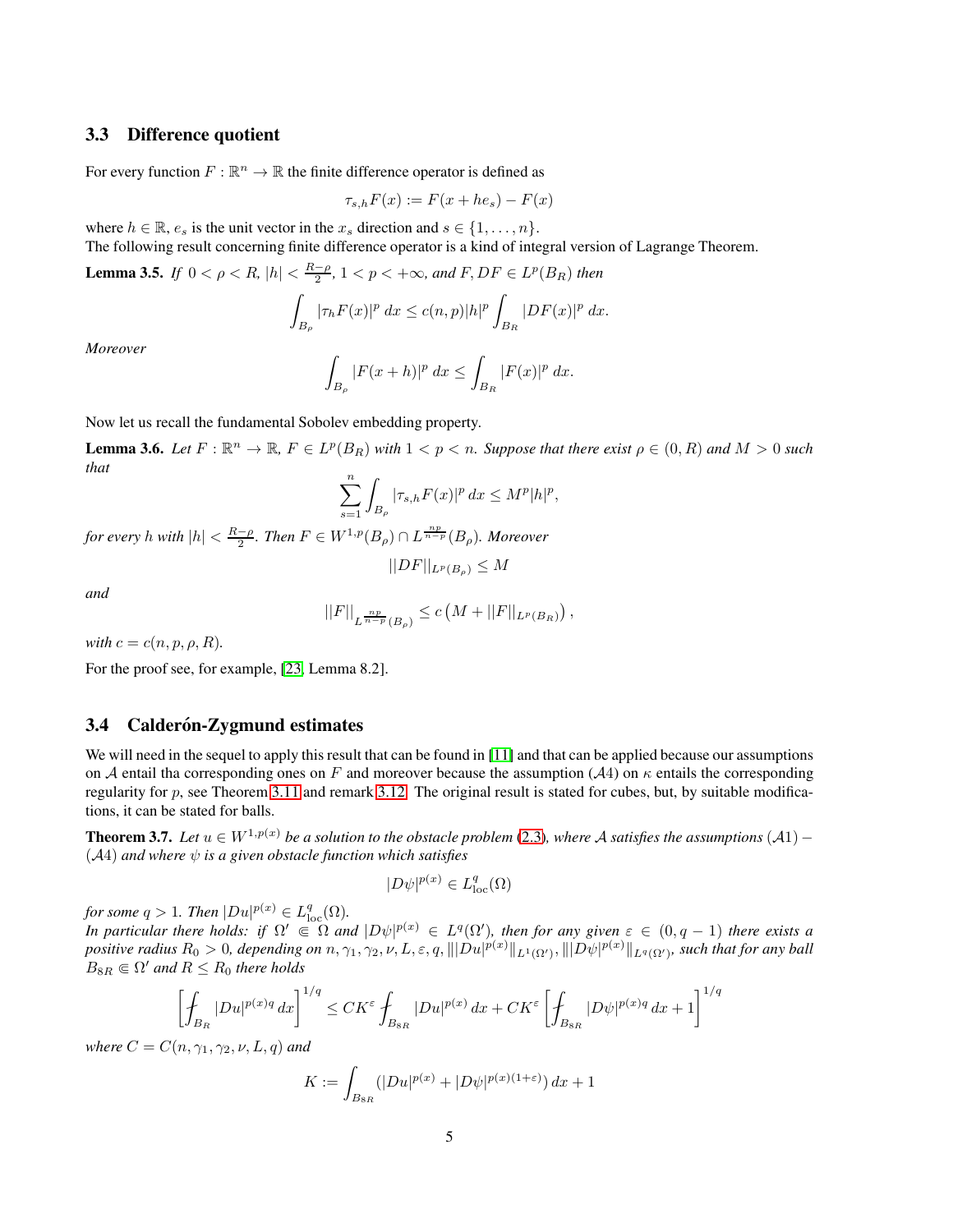Remark 3.8. As a consequence of our result of Calderón-Zygmund type we can deduce the clasical higher integra-bility result, like [\[10,](#page-15-12) Lemma 3.2], so in particular there exist two positive constants  $c_0$ ,  $\delta$  such that

<span id="page-5-4"></span>
$$
\left[\int_{B_{R/2}} |Du|^{p(x)(1+\delta)} dx\right]^{1/(1+\delta)} \le c_0 \int_{B_R} |Du|^{p(x)} dx + c_0 \left[\int_{B_R} (|D\psi|^{p(x)(1+\delta)} + 1) dx\right]^{1/(1+\delta)}
$$
(3.2)

## <span id="page-5-0"></span>**3.5** Spaces  $L^p \log^{\sigma} L$

**Definition 3.9.** The space  $L^p \log^{\sigma} L(\Omega, \mathbb{R})$  is defined for every  $p \ge 1$  and  $\sigma \in \mathbb{R}$  as

$$
L^p \log^\sigma L(\Omega,\mathbb{R}) := \left\{ f : \Omega \to \mathbb{R} : f \text{ is measurable and } \int_{\Omega} |f|^p \log^\sigma (e+|f|) dx < +\infty \right\}
$$

and equipped with the Luxemburg norm

$$
||f||_{L^p \log^{\sigma} L(\Omega, \mathbb{R})} := \inf \left\{ \lambda > 0 : \int_{\Omega} \left| \frac{f}{\lambda} \right|^p \log^{\sigma} \left( e + \frac{|f|}{\lambda} \right) dx \le 1 \right\}
$$

it becomes a Banach space.

Set

$$
[f]_{L^p \log^{\sigma} L(\Omega, \mathbb{R})} = \left( \int_{\Omega} |f|^p \log^{\sigma} \left( e + \frac{|f|}{||f||_p} \right) dx \right)^{\frac{1}{p}}
$$

We recall that, for  $p \ge 1$  and  $\sigma \ge 0$ , there exist two positive constant  $\lambda = \lambda(p, \sigma)$  and  $\Lambda = \Lambda(p, \sigma)$  such that

$$
\lambda[f]_{L^p \log^{\sigma} L(\Omega,\mathbb{R})} \leq ||f||_{L^p \log^{\sigma} L(\Omega,\mathbb{R})} \leq \Lambda[f]_{L^p \log^{\sigma} L(\Omega,\mathbb{R})}
$$

We recall the following fact which can be found in [\[27,](#page-16-11) [28\]](#page-16-12), see also [\[3\]](#page-14-2).

<span id="page-5-5"></span>**Lemma 3.10.** *For any*  $p > 1$ ,  $h \in L^p(B_R)$  *and*  $\alpha > 1$ *, it holds* 

$$
\oint_{B_R} |h| \log^{\alpha} \left( e + \frac{|h|}{\|h\|_1} \right) dx \le c(\alpha, p) \left( \oint_{B_R} |h|^p dx \right)^{1/p}
$$

*where, for any*  $p \geq 1$ 

$$
||h||_p := \left(\int_{\Omega} |h|^p dx\right)^{1/p}.
$$

Next, we recall an embedding Theorem in the Orlicz-Sobolev setting, for more details see [\[7\]](#page-15-15).

<span id="page-5-1"></span>**Theorem 3.11.** Let  $\kappa \in W^{1,1}(\Omega)$  be a function such that  $|D\kappa| \in L^n$   $\log^{\sigma} L(\Omega)$ , for some  $\sigma > n-1$ . Then  $\kappa \in C^0(\Omega)$ *and*

$$
|\kappa(x) - \kappa(y)| \le \frac{c_n}{\log\left(e + \frac{1}{|x-y|}\right)^{\frac{\sigma - n + 1}{n}}} ||D\kappa||_{L^n \log^{\sigma} L(\Omega)}
$$

<span id="page-5-2"></span>**Remark 3.12.** Observe that the right hand side represents a modulus of continuity  $\omega(\cdot)$  for the function  $\kappa$ . Hence if  $\sigma > 2n - 1$  then it has the property

<span id="page-5-3"></span>
$$
\lim_{R \to 0} \omega(R) \log\left(\frac{1}{R}\right) = 0\tag{3.3}
$$

By considering  $y = x_0$ , assumption (A4) entails that the same regularity for  $\kappa$  can be transferred to the exponent p, which therefore is continuous, with modulus of continuity fulfilling [\(3.3\)](#page-5-3). In the sequel we will frequently use this assumption. In particular this turns to be necessary in order to apply Theorem [3.7.](#page-4-0)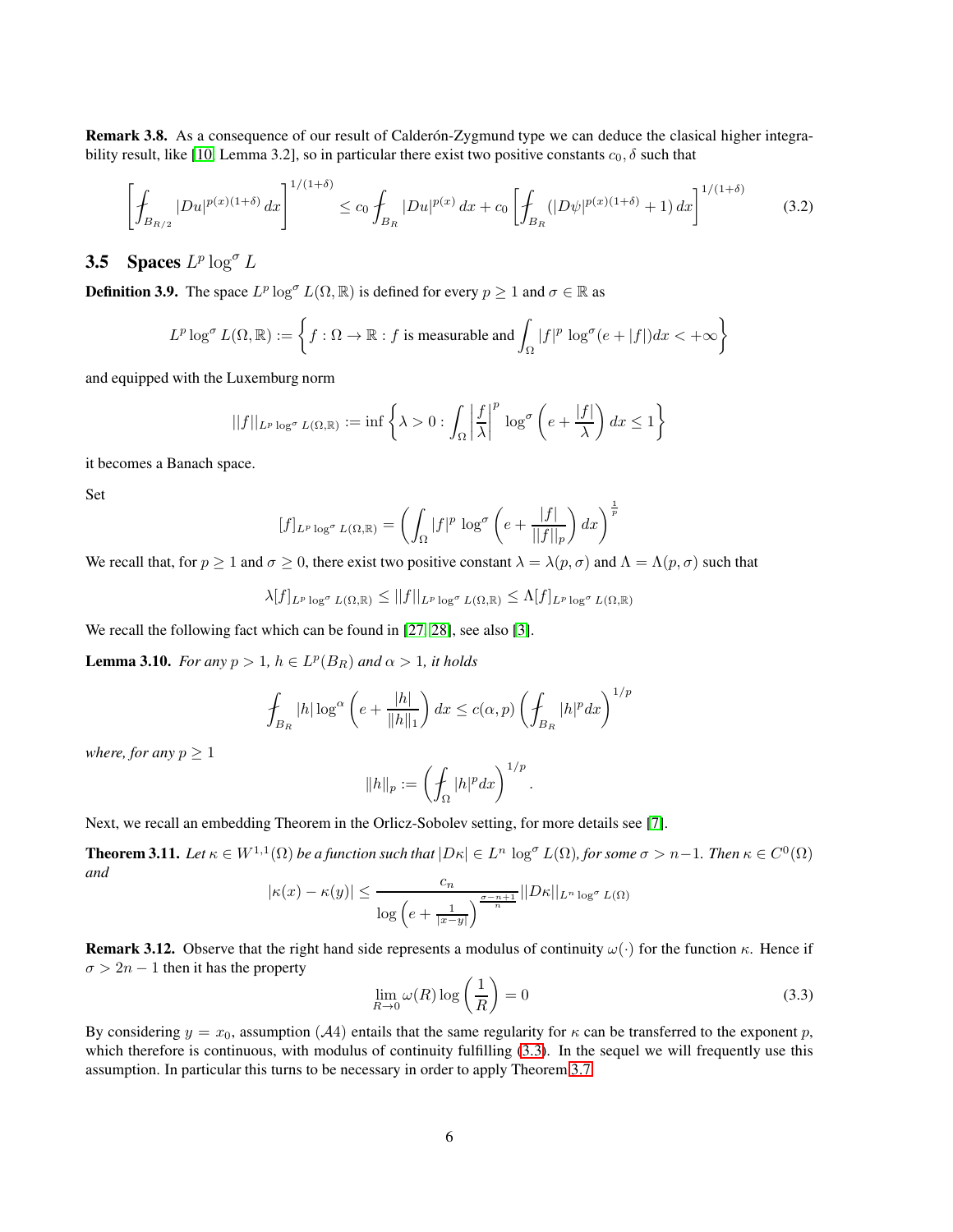## 4 Proof of Theorem [2.2](#page-2-3)

Since all our results are local in nature, without loss of generality we shall suppose that

$$
\int_{\Omega} |Du|^{p(x)} dx < +\infty
$$

Observe that since we have  $|D\psi| \in W^{1,\gamma_2}(\Omega)$ , due to Sobolev embedding theorem  $|D\psi| \in L^{\gamma_2^*}(\Omega)$ , that is

$$
\int_{\Omega} |D\psi|^{\gamma_2^*} dx < +\infty \quad \text{where} \quad \gamma_2^* := \frac{n\gamma_2}{n - \gamma_2}
$$

We can define the finite quantity

$$
M = \int_{\Omega} (|Du|^{p(x)} + |D\psi|^{\gamma_2^*}) dx
$$
\n(4.1)

We start by applying the higher integrability result [\(3.2\)](#page-5-4). We would like to stress the fact that the higher integrability constants  $c_0$ ,  $\delta$  are independent of the function F and also of the minimizer u; they only depend on the growth constants and on the quantity M defined above. So, once the quantities  $\gamma_1, \gamma_2, L, \ell, \nu, M$  are fixed, the constants are determined independently of the function F and of the minimizer u. Of course  $\delta$  can be replaced at will by smaller constants.

Once obtained the higher integrability  $\delta$ , we select  $R_0 \equiv R_0(\gamma_1 \gamma_2, L, \ell, \nu, M) > 0$  with the property that  $\omega(16R_0) <$  $\delta/4$ , where  $\omega : \mathbb{R}^+ \to \mathbb{R}^+$  is a nondecreasing continuous function, vanishing at zero, which represents the modulus of continuity of the exponent  $p(x)$  in view of remark [3.12.](#page-5-2)

Finally we fix a ball  $B_{R_0} \subset\subset \Omega$  and we set

$$
p_m := \max_{\overline{B_{R_0}}} \ p(x)
$$

Then we consider balls  $B(x_c, 8R) \equiv B_{8R} \subset\subset B_{R_0/4}$  and we define

$$
p^+ := \max_{\overline{B_{8R}}} \ p(x) \quad p^- := \min_{\overline{B_{8R}}} \ p(x)
$$

Note that  $p^+$  and  $p^-$  depend on the ball. Note also that, for a suitable  $x_0 \in \overline{B_{8R}}$ , not necessarly the center, we have  $p^+ = p(x_0)$ ; also we have  $p^+ - p^- \le \omega(16R) \le 16\omega(R)$ . Arguing as in [\[1\]](#page-14-1), the preceding choices imply that

$$
p^{+}(1+\delta/4) \le p(x)(1+\delta) \quad \text{in } B_{8R}
$$

$$
p_m(1+\delta/4) \le p(x)(1+\delta) \quad \text{in } B_{R_0}
$$

Finally, without loss of generality, we can always choose  $16R \le R_0 \le 1$ . For brevity, we state this Lemma which will be frequently used in the sequel:

<span id="page-6-1"></span>**Lemma 4.1.** Let  $u \in \mathcal{K}_{\psi}(\Omega)$  be a solution to the obstacle problem [\(2.3\)](#page-2-2) and the quantities  $p^+, R_0, \delta$  defined above, *for any*  $\bar{R} < R_0$  we have

$$
Du\in L^{p^+}(B_{\bar{R}})
$$

*Proof.*

$$
\int_{B_{\bar{R}}} |Du|^{p^+} dx \le \int_{B_{\bar{R}}} (1 + |Du|)^{p^+} dx \le \int_{B_{\bar{R}}} (1 + |Du|)^{p(x)(1+\delta)} dx < +\infty
$$

After these preliminary observations, let us start proving our higher differentiability result. Let us consider  $\varphi := u + tv$  for a suitable  $v \in W_0^{1,p(x)}(\Omega)$  such that

<span id="page-6-0"></span>
$$
u - \psi + tv \ge 0 \qquad \text{for } t \in [0, 1). \tag{4.2}
$$

□

It is easy to see that such function  $\varphi$  belongs to the obstacle class  $\mathcal{K}_{\psi}(\Omega)$ , because  $\varphi = u + tv \geq \psi$ .

Let us fix a ball  $B_R$  such that  $B_{2R} \in \Omega$  with  $16R < R_0$  and a cut off function  $\eta \in C_0^{\infty}(B_R)$ ,  $\eta \equiv 1$  on  $B_{\frac{R}{2}}$  such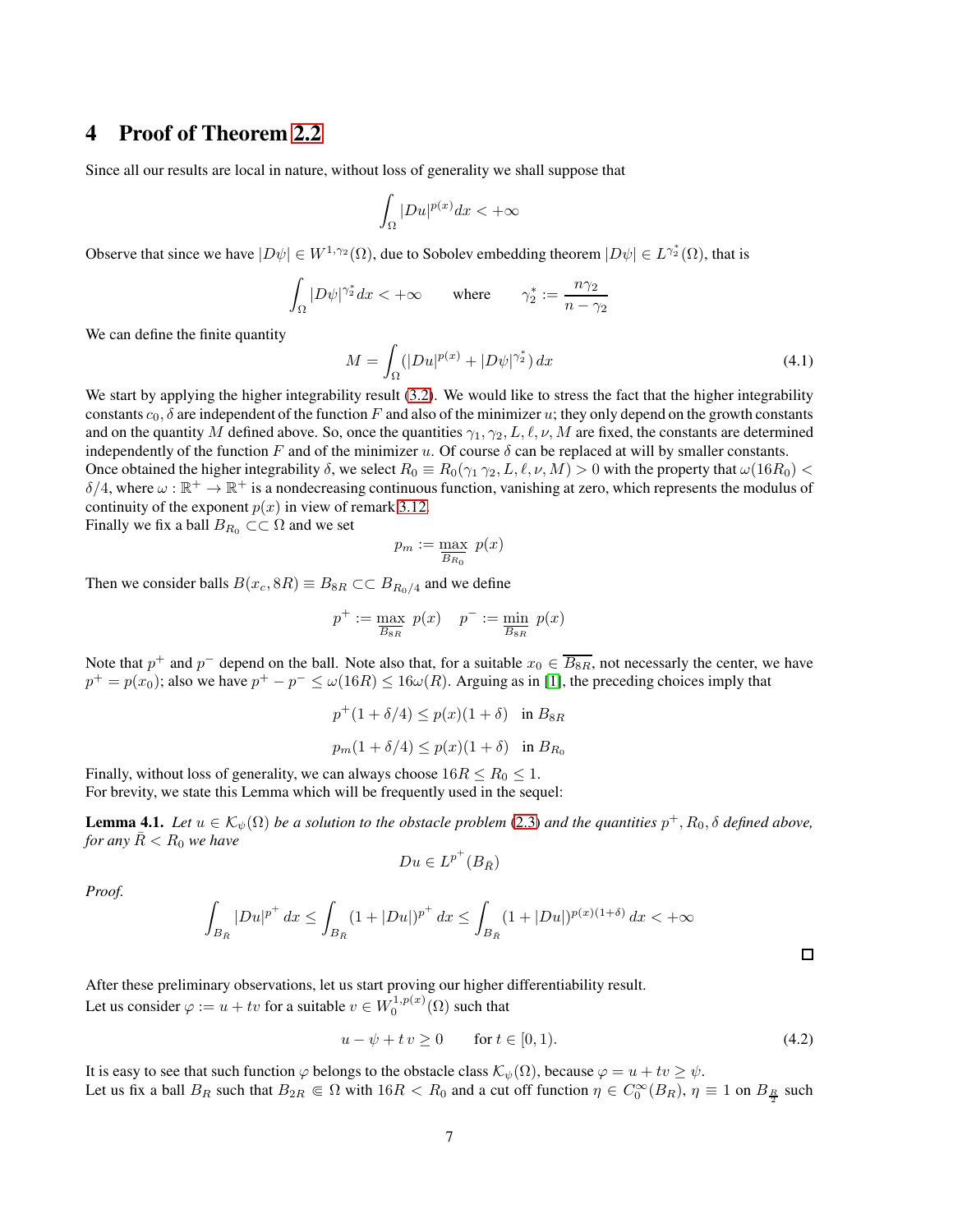that  $|\nabla \eta| \leq \frac{c}{R}$ . From now on we will suppose  $R \leq 1$ , without loss of generality due to the local nature of our results. Then, for  $|h| < \frac{R}{4}$ , we consider

<span id="page-7-0"></span>
$$
v_1(x) = \eta^2(x)[(u - \psi)(x + h) - (u - \psi)(x)].
$$
\n(4.3)

From the regularity of u and  $\psi$ , it is immediate to check that  $v_1 \in W_0^{1,p(x)}(\Omega)$ . Moreover  $v_1$  fulfills [\(4.2\)](#page-6-0). Indeed, for a.e.  $x \in \Omega$  and for any  $t \in [0, 1)$  we have

$$
u(x) - \psi(x) + tv_1(x)
$$
  
=  $u(x) - \psi(x) + t\eta^2(x)[(u - \psi)(x + h) - (u - \psi)(x)]$   
=  $t\eta^2(x)(u - \psi)(x + h) + (1 - t\eta^2(x))(u - \psi)(x) \ge 0,$ 

because  $u \in \mathcal{K}_{\psi}(\Omega)$ .

By using  $\varphi = u + tv_1$  in [\(2.3\)](#page-2-2) as an admissible test function, with  $v_1$  introduced in [\(4.3\)](#page-7-0), we obtain

<span id="page-7-2"></span>
$$
0 \leq \int_{\Omega} \langle \mathcal{A}(x, Du(x)), D[\eta^2(x)[(u - \psi)(x + h) - (u - \psi)(x)]] \rangle dx.
$$
 (4.4)

On the other hand, if we define

<span id="page-7-1"></span>
$$
v_2(x) = \eta^2(x - h)[(u - \psi)(x - h) - (u - \psi)(x)]
$$
\n(4.5)

then  $v_2 \in W_0^{1,p(x)}(\Omega)$  and [\(4.2\)](#page-6-0) still is trivially satisfied, due to the fact that

$$
u(x) - \psi(x) + tv_2(x)
$$
  
=  $u(x) - \psi(x) + t\eta^2(x - h)[(u - \psi)(x - h) - (u - \psi)(x)]$   
=  $t\eta^2(x - h)(u - \psi)(x - h) + (1 - t\eta^2(x - h))(u - \psi)(x) \ge 0.$ 

Choosing in [\(2.3\)](#page-2-2) as test function  $\varphi = u + tv_2$ , where  $v_2$  is defined in [\(4.5\)](#page-7-1) we get

$$
0 \leq \int_{\Omega} \langle A(x, Du(x)), D[\eta^{2}(x-h)[(u-\psi)(x-h)-(u-\psi)(x)]]\rangle dx,
$$

By means of a simple change of variable, we obtain

<span id="page-7-3"></span>
$$
0 \leq \int_{\Omega} \langle \mathcal{A}(x+h, Du(x+h)), D[\eta^2(x)[(u-\psi)(x)-(u-\psi)(x+h)]] \rangle dx.
$$
 (4.6)

We can add  $(4.4)$  and  $(4.6)$ , thus obtaining

$$
0 \leq \int_{\Omega} \langle \mathcal{A}(x, Du(x)), D[\eta^2(x)[(u - \psi)(x + h) - (u - \psi)(x)]] \rangle dx
$$
  
+ 
$$
\int_{\Omega} \langle \mathcal{A}(x + h, Du(x + h)), D[\eta^2(x)[(u - \psi)(x) - (u - \psi)(x + h)]] \rangle dx
$$
  
= 
$$
\int_{\Omega} \langle \mathcal{A}(x, Du(x)) - \mathcal{A}(x + h, Du(x + h)), D[\eta^2(x)[(u - \psi)(x + h) - (u - \psi)(x)]] \rangle dx,
$$

which implies, since  $D[\eta^2(x)](u - \psi)(x + h) - (u - \psi)(x)] = \eta^2(x)D[(u - \psi)(x + h) - (u - \psi)(x)] +$  $2 \eta(x) D\eta(x) [(u - \psi)(x + h) - (u - \psi)(x)]$ 

$$
0 \geq \int_{\Omega} \langle \mathcal{A}(x+h, Du(x+h)) - \mathcal{A}(x, Du(x)), \eta^2(x) D[(u-\psi)(x+h) - (u-\psi)(x)] \rangle dx
$$
  
+ 
$$
\int_{\Omega} \langle \mathcal{A}(x+h, Du(x+h)) - \mathcal{A}(x, Du(x)), 2 \eta(x) D\eta(x) [(u-\psi)(x+h) - (u-\psi)(x)] \rangle dx.
$$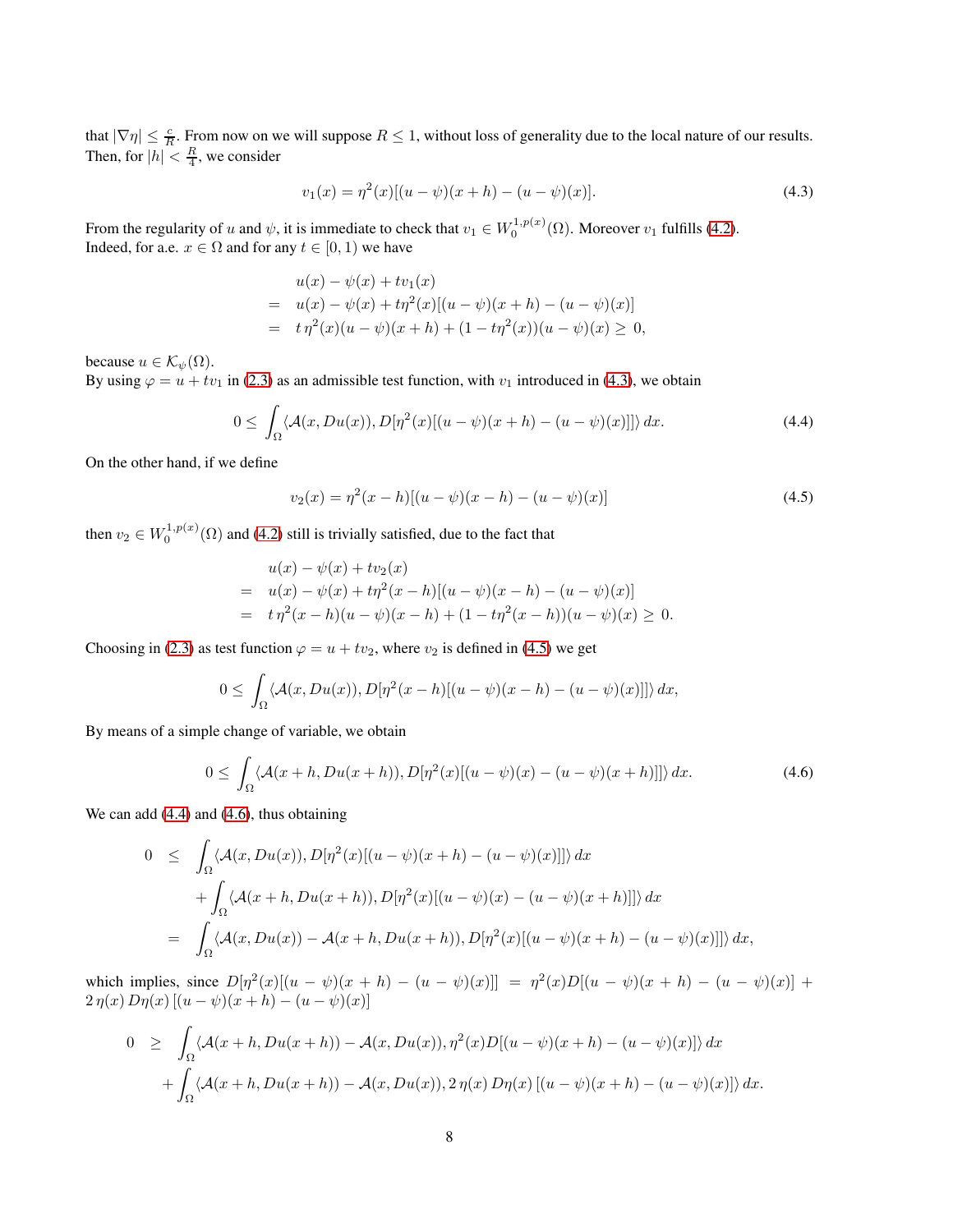Adding and subtracting the same quantity  $A(x + h, Du(x))$  and by the bilinearity of the scalar product, we can write the previous inequality as follows

$$
0 \geq \int_{\Omega} \langle \mathcal{A}(x+h, Du(x+h)) - \mathcal{A}(x+h, Du(x)), \eta^2(Du(x+h) - Du(x)) \rangle dx
$$
  
\n
$$
- \int_{\Omega} \langle \mathcal{A}(x+h, Du(x+h)) - \mathcal{A}(x+h, Du(x)), \eta^2(D\psi(x+h) - D\psi(x)) \rangle dx
$$
  
\n
$$
+ \int_{\Omega} \langle \mathcal{A}(x+h, Du(x+h)) - \mathcal{A}(x+h, Du(x)), 2\eta D\eta \tau_h(u - \psi) \rangle dx
$$
  
\n
$$
+ \int_{\Omega} \langle \mathcal{A}(x+h, Du(x)) - \mathcal{A}(x, Du(x)), \eta^2(Du(x+h) - Du(x)) \rangle dx
$$
  
\n
$$
- \int_{\Omega} \langle \mathcal{A}(x+h, Du(x)) - \mathcal{A}(x, Du(x)), \eta^2(D\psi(x+h) - D\psi(x)) \rangle dx
$$
  
\n
$$
+ \int_{\Omega} \langle \mathcal{A}(x+h, Du(x)) - \mathcal{A}(x, Du(x)), \eta^2(D\psi(x+h) - D\psi(x)) \rangle dx
$$
  
\n
$$
=: I + II + III + IV + V + VI,
$$
 (4.7)

that leads to

<span id="page-8-3"></span>
$$
I \leq |II| + |III| + |IV| + |V| + |VI|.
$$
\n(4.8)

The  $p(x)$ -ellipticity assumption expressed by  $(A1)$  implies

<span id="page-8-2"></span>
$$
I \ge \nu \int_{\Omega} \eta^2 |\tau_h D u|^2 (1 + |Du(x+h)|^2 + |Du(x)|^2)^{\frac{p(x)-2}{2}} dx. \tag{4.9}
$$

By virtue of assumption (A2) and Young's inequality with exponents  $p = p' = 2$ , we get

<span id="page-8-1"></span>
$$
\begin{split}\n|II| &\leq L \int_{\Omega} \eta^2 |\tau_h Du|(1+|Du(x+h)|^2+|Du(x)|^2)^{\frac{p(x)-2}{2}} |\tau_h D\psi| dx \\
&\leq \varepsilon \int_{\Omega} \eta^2 |\tau_h Du|^2 (1+|Du(x+h)|^2+|Du(x)|^2)^{\frac{p(x)-2}{2}} dx \\
&+ C_{\varepsilon}(L) \int_{\Omega} \eta^2 |\tau_h D\psi|^2 (1+|Du(x+h)|^2+|Du(x)|^2)^{\frac{p(x)-2}{2}} dx \\
&\leq \varepsilon \int_{\Omega} \eta^2 |\tau_h Du|^2 (1+|Du(x+h)|^2+|Du(x)|^2)^{\frac{p(x)-2}{2}} dx \\
&+ C_{\varepsilon}(L) \left( \int_{B_R} |\tau_h D\psi|^{p^+} dx \right)^{\frac{2}{p^+}} \left( \int_{B_R} (1+|Du(x+h)|^2+|Du(x)|^2)^{\frac{p(x)-2}{2}\cdot\frac{p^+}{p^+-2}}) dx \right)^{\frac{p^+-2}{p^+}} (4.10)\n\end{split}
$$

where we used Hölder's inequality with exponents  $\frac{p^+}{2}$  $\frac{p^+}{2}$  and  $\frac{p^+}{p^+-}$  $\frac{p}{p^+-2}$  and the properties of  $\eta$ . Here and in the sequel we denote with  $\varepsilon > 0$  a constant that will be determined later. Observing that, since  $p(x) < p^+$ 

$$
p^{-} > 2 \implies \frac{p^{+}}{p^{+} - 2} \le \frac{p(x)}{p(x) - 2}
$$

we get

<span id="page-8-0"></span>
$$
\int_{B_R} (1+|Du(x+h)|^2 + |Du(x)|^2)^{\frac{p(x)-2}{2}\cdot\frac{p^+}{p^+-2}} dx
$$
\n
$$
\leq \int_{B_R} (1+|Du(x+h)|^2 + |Du(x)|^2)^{\frac{p(x)}{2}} dx
$$
\n
$$
\leq \int_{B_R} (1+|Du(x+h)|^2 + |Du(x)|^2)^{\frac{p^+}{2}} dx
$$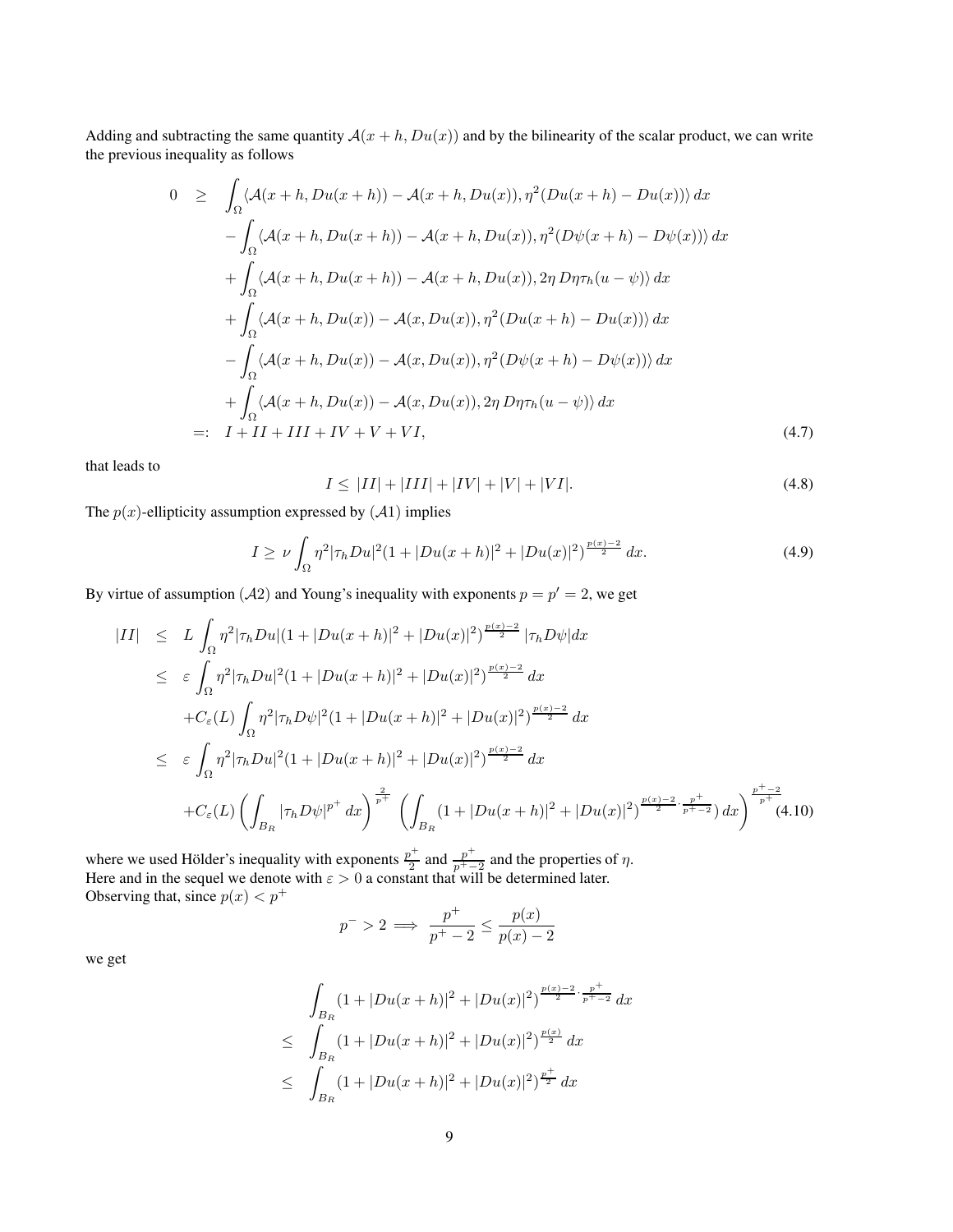$$
\leq C \int_{B_R} (1 + |Du(x+h)|^{p^+} + |Du(x)|^{p^+}) dx
$$
  
\n
$$
\leq C \int_{B_R} (1 + |Du(x+h)|^{p^+} + |Du(x)|^{p^+}) dx
$$
  
\n
$$
\leq C \int_{B_{2R}} (1 + |Du(x)|^{p^+}) dx,
$$
\n(4.11)

where we used the second estimate of Lemma [3.5.](#page-4-1)

Note that the quantity above is finite due to Lemma [4.1,](#page-6-1) applied with  $\bar{R} = 2R$ .

Inserting [\(4.11\)](#page-8-0) in [\(4.10\)](#page-8-1), using the assumption  $D\psi \in W^{1,\gamma_2}$  and the first estimate of Lemma [3.5](#page-4-1) in the second integral of the right hand side of [\(4.10\)](#page-8-1), we obtain

<span id="page-9-1"></span>
$$
|II| \leq \varepsilon \int_{\Omega} \eta^2 |\tau_h Du|^2 (1 + |Du(x+h)|^2 + |Du(x)|^2)^{\frac{p(x)-2}{2}} dx
$$
  
+ $C_{\varepsilon}(L, n, p^+)|h|^2 \left( \int_{B_{2R}} |D^2 \psi|^{p^+} dx \right)^{\frac{2}{p^+}} \left( \int_{B_{2R}} (1 + |Du(x)|^{p^+}) dx \right)^{\frac{p^+-2}{p^+}}$   
:=  $\varepsilon \int_{\Omega} \eta^2 |\tau_h Du|^2 (1 + |Du(x+h)|^2 + |Du(x)|^2)^{\frac{p(x)-2}{2}} dx + |h|^2 H_2,$  (4.12)

where, from now on with  $H_i$ ,  $i = 2, 3, 4, 5, 6$  we will denote quantities that are finite in view of our assumptions. Arguing analogously, once more by assumption  $(A2)$  we get

$$
|III| \leq 2L \int_{\Omega} |\tau_h Du| (1+|Du(x+h)|^2 + |Du(x)|^2)^{\frac{p(x)-2}{2}} \eta |D\eta| |\tau_h (u-\psi)| dx
$$
  
\n
$$
\leq \varepsilon \int_{\Omega} \eta^2 |\tau_h Du|^2 (1+|Du(x+h)|^2 + |Du(x)|^2)^{\frac{p(x)-2}{2}} dx
$$
  
\n
$$
+ C_{\varepsilon}(L) \int_{\Omega} |D\eta|^2 |\tau_h (u-\psi)|^2 (1+|Du(x+h)|^2 + |Du(x)|^2)^{\frac{p(x)-2}{2}} dx
$$
  
\n
$$
\leq \varepsilon \int_{\Omega} \eta^2 |\tau_h Du|^2 (1+|Du(x+h)|^2 + |Du(x)|^2)^{\frac{p(x)-2}{2}} dx
$$
  
\n
$$
+ \frac{C_{\varepsilon}(L, p^{+})}{R^2} \left( \int_{B_R} |\tau_h (u-\psi)|^{p^{+}} dx \right)^{\frac{2}{p^{+}}} \left( \int_{B_{2R}} (1+|Du(x)|^{p^{+}}) dx \right)^{\frac{p^{+}-2}{p^{+}}},
$$

where in the last line we used the same argument for |II| replacing  $D\psi$  with  $u - \psi$ . Since  $u - \psi \in W^{1,p^+}(B_R)$ , we may use the first estimate of Lemma [3.5](#page-4-1) to control the last integral in the right hand side of the previous estimate, obtaining that

<span id="page-9-2"></span>
$$
|III| \leq \varepsilon \int_{\Omega} \eta^2 |\tau_h Du|^2 (1 + |Du(x+h)|^2 + |Du(x)|^2)^{\frac{p(x)-2}{2}} dx + |h|^2 \frac{C_{\varepsilon}(L, n, p^+)}{R^2} \left( \int_{B_{2R}} |D(u - \psi)(x)|^{p^+} dx \right)^{\frac{2}{p^+}} \left( \int_{B_{2R}} (1 + |Du(x)|)^{p^+} dx \right)^{\frac{p^+ - 2}{p^+}} := \varepsilon \int_{\Omega} \eta^2 |\tau_h Du|^2 (1 + |Du(x+h)|^2 + |Du(x)|^2)^{\frac{p(x)-2}{2}} dx + |h|^2 H_3.
$$
 (4.13)

In order to estimate the integral IV, we use assumption (A4), Young's inequality with exponents  $p = p' = 2$  and Hölder's inequality with exponents  $\frac{n}{2}$  and  $\frac{n}{n-2}$  and the fact that

$$
\log(e + |Du(x)|^2) \le \log((e + |Du(x)|)^2) = 2\log(e + |Du(x)|)
$$

<span id="page-9-0"></span>
$$
|IV| \leq |h| \int_{\Omega} \eta^2 |\tau_h Du| (\kappa(x+h) + \kappa(x))(1+|Du(x)|^2)^{\frac{p(x)-1}{2}} \log(e+|Du(x)|^2) dx
$$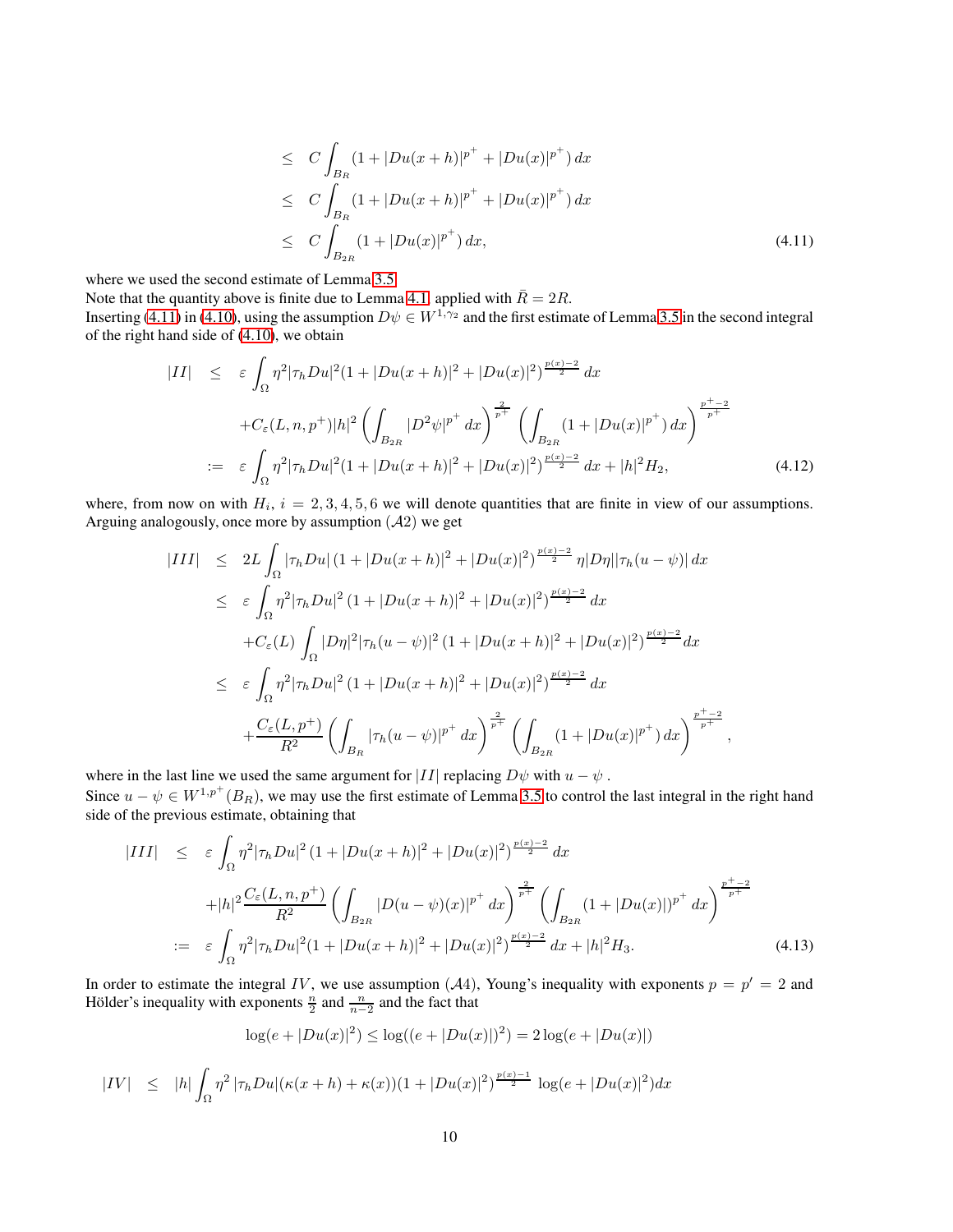$$
= |h| \int_{\Omega} \eta^{2} |\tau_{h}Du| (\kappa(x+h) + \kappa(x))(1+|Du(x)|^{2})^{\frac{p(x)-2}{4}} (1+|Du(x)|^{2})^{\frac{p(x)}{4}} \log(e+|Du(x)|^{2}) dx
$$
  
\n
$$
\leq \varepsilon \int_{\Omega} \eta^{2} |\tau_{h}Du|^{2} (1+|Du(x)|^{2}+|Du(x+h)|^{2})^{\frac{p(x)-2}{2}} dx
$$
  
\n
$$
+C_{\varepsilon}|h|^{2} \int_{B_{R}} (\kappa(x+h) + \kappa(x))^{2} (1+|Du(x)|^{2})^{\frac{p(x)}{2}} \log^{2}(e+|Du(x)|) dx
$$
  
\n
$$
\leq \varepsilon \int_{\Omega} \eta^{2} |\tau_{h}Du|^{2} (1+|Du(x)|^{2}+|Du(x+h)|^{2})^{\frac{p(x)-2}{2}} dx
$$
  
\n
$$
+C_{\varepsilon}|h|^{2} \left( \int_{B_{R}} (\kappa(x+h) + \kappa(x))^{n} \log^{n}(e+|Du(x)|) dx \right)^{\frac{2}{n}} \left( \int_{B_{R}} (1+|Du(x)|^{2})^{\frac{np(x)}{2(n-2)}} dx \right)^{\frac{n-2}{n}} (4.14)
$$

where we also used that  $\text{supp}\eta \subset B_R$ .

Let us consider now the term

<span id="page-10-0"></span>
$$
\int_{B_R} (\kappa(x+h) + \kappa(x))^n \log^n(e + |Du(x)|) dx
$$
\n
$$
\leq C \int_{B_R} (\kappa^n(x+h) + \kappa^n(x)) \log^n(e + |Du(x)|) dx
$$
\n
$$
= C \int_{B_R} \kappa^n(x) \log^n(e + |Du(x)|) dx + C \int_{B_R} \kappa^n(x+h) \log^n(e + |Du(x)|) dx. \tag{4.15}
$$

Now we use Lemma [3.2](#page-3-0) for the first integral in the right hand side of [\(4.15\)](#page-10-0) with

$$
\varepsilon = 1 \quad \gamma = 1 \quad \alpha = n \quad s = \kappa^{n}(x) \quad t = \log^{n}(e + |Du(x)|)
$$

then we get

<span id="page-10-1"></span>
$$
\int_{B_R} \kappa^n(x) \log^n(e + |Du(x)|) dx
$$
\n
$$
\leq \int_{B_R} \kappa^n(x) \log^n(e + k^n(x)) dx + \int_{B_R} (e + |Du(x)| - 1) \log^n(e + |Du(x)|) dx
$$
\n
$$
\leq C \int_{B_R} \kappa^n(x) \log^n(e + k(x)) dx + \int_{B_R} (e + |Du(x)| - 1) \log^n(e + |Du(x)|) dx. \tag{4.16}
$$

Again we use Lemma [3.2](#page-3-0) for the second integral in the right hand side of [\(4.15\)](#page-10-0) with

$$
\varepsilon = 1 \quad \gamma = 1 \quad \alpha = n \quad s = \kappa^{n}(x + h) \quad t = \log^{n}(e + |Du(x)|)
$$

then we get

<span id="page-10-2"></span>
$$
\int_{B_R} \kappa^n(x+h) \log^n(e+|Du(x)|) dx
$$
\n
$$
\leq \int_{B_R} \kappa^n(x+h) \log^n(e+k^n(x+h)) dx + \int_{B_R} (e+|Du(x)|-1) \log^n(e+|Du(x)|) dx
$$
\n
$$
\leq C \int_{B_R} \kappa^n(x+h) \log^n(e+k(x+h)) dx + \int_{B_R} (e+|Du(x)|-1) \log^n(e+|Du(x)|) dx
$$
\n
$$
\leq C \int_{B_{2R}} \kappa^n(x) \log^n(e+k(x)) dx + \int_{B_R} (e+|Du(x)|-1) \log^n(e+|Du(x)|) dx. \tag{4.17}
$$

Inserting  $(4.16)$  and  $(4.17)$  in  $(4.15)$  we have

<span id="page-10-3"></span>
$$
\int_{B_R} (\kappa(x+h) + \kappa(x))^n \log^n(e + |Du(x)|) dx
$$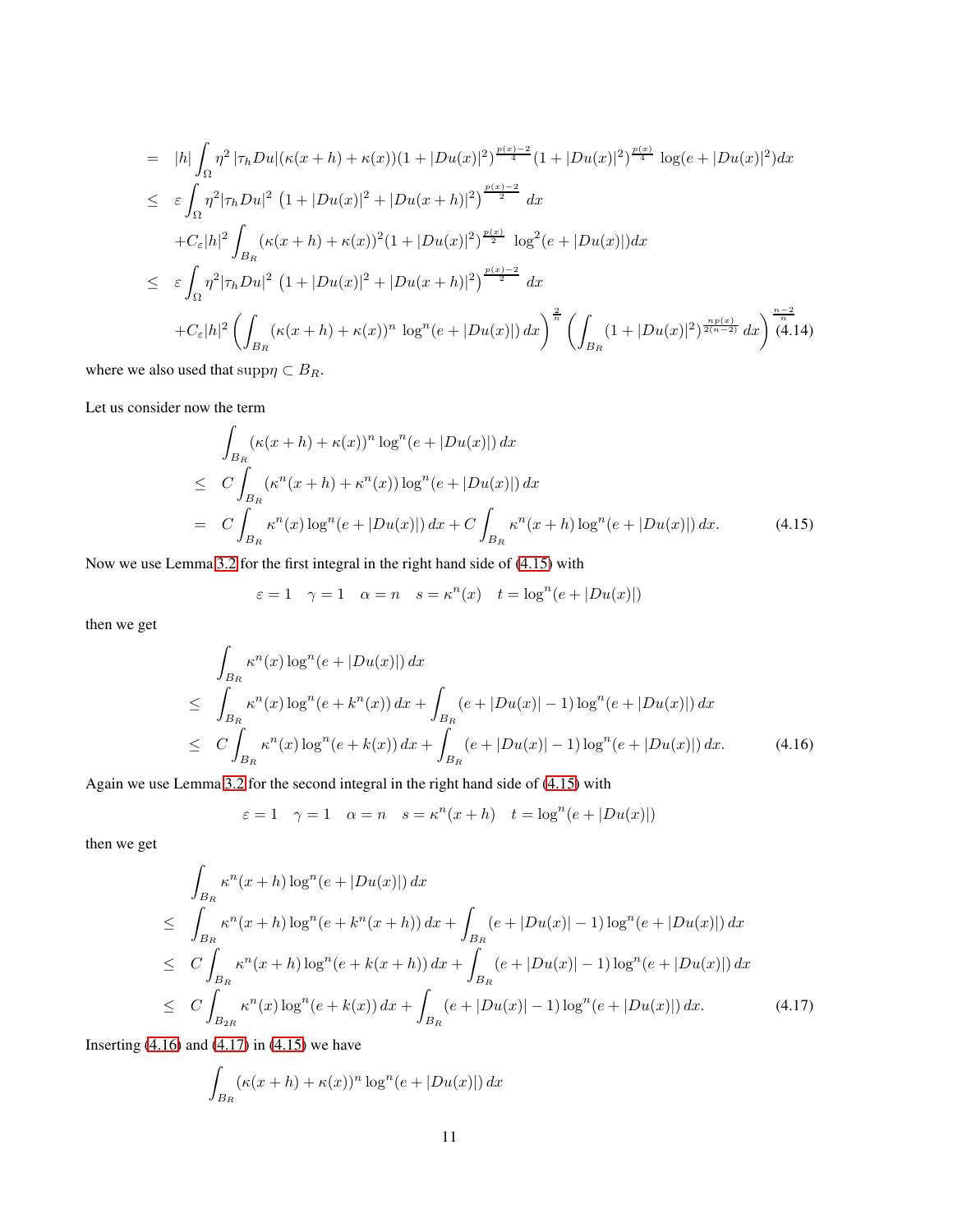$$
\leq C \int_{B_{2R}} \kappa^n(x) \log^n(e + k(x)) \, dx + C \int_{B_R} (e + |Du(x)| - 1) \log^n(e + |Du(x)|) \, dx \tag{4.18}
$$

where the first integral in the right hand side is finite since  $\kappa \in L^n \log^n L$  by assumption (A4). For the second integral in the right hand side of [\(4.18\)](#page-10-3) we have

<span id="page-11-0"></span>
$$
\int_{B_R} (e - 1 + |Du(x)|) \log^n(e + |Du(x)|) dx
$$
\n
$$
\leq C \int_{B_R \cap \{|Du| \geq e\}} |Du(x)| \log^n(e + |Du(x)|) dx + C R^n
$$
\n
$$
\leq C \int_{B_R \cap \{|Du| \geq e\}} |Du(x)| \log^n(e + \frac{|Du(x)|}{\| |Du\|_{1}} \cdot |||Du||_{1}) dx + C R^n
$$
\n
$$
= C R^n \int_{B_R} |Du(x)| \log^n(e + \frac{|Du(x)|}{\| |Du\|_{1}}) dx + C R^n \int_{B_R} |Du(x)| \log^n(e + |||Du||_{1}) dx + C R^n
$$
\n
$$
\leq C R^n \left( \int_{B_R} |Du(x)|^2 dx \right)^{\frac{1}{2}} + C R^n \int_{B_R} |Du(x)| \log^n(e + |||Du||_{1}) dx + C R^n, \tag{4.19}
$$

where we used the elementary fact

 $\log(e + ab) \leq \log(e + a) + \log(e + b) \qquad \forall a, b > 0$ 

and Lemma [3.10.](#page-5-5) Observe that the quantities in the right hand side are finite, since  $u \in W^{1,p(x)}$  with  $p(x) > 2$ .

Coming back to [\(4.14\)](#page-9-0), we aim to estimate the term

$$
\left(\int_{B_R} (1+|Du(x)|^2)^{\frac{np(x)}{2(n-2)}}\,dx\right)^{\frac{n-2}{n}},
$$

this is the crucial point where the Calder on-Zygmund result is used. We observe that for instance in the paper [\[17\]](#page-15-4) this problem has been overcome by means of the results in [\[13\]](#page-15-2) which provides the necessary higher integrability result so this term turns to be bounded.

Since  $D\psi \in W^{1,p^+}(\Omega)$ , classical Sobolev embedding Theorem implies  $D\psi \in L^{(p^+)^*}(\Omega)$ . Observing that

$$
\gamma_2 \ge 2 \implies \frac{np(x)}{n-2} \le \frac{np^+}{n-p^+} = (p^+)^*,
$$

we have  $|D\psi|^{p(x)} \in L^{\frac{n}{n-2}}_{\text{loc}}(\Omega)$ Therefore, Theorem [3.7](#page-4-0) with  $q = \frac{n}{n-2}$  implies  $|Du|^{p(x)} \in L^{\frac{n}{n-2}}(\Omega)$ , in particular there holds:

$$
\left[\oint_{B_R} |Du|^{\frac{np(x)}{n-2}} dx\right]^{\frac{n-2}{n}} \le CK^{\delta} \oint_{B_{8R}} |Du|^{p(x)} dx + CK^{\delta} \left[\oint_{B_{8R}} |D\psi|^{\frac{np(x)}{n-2}} dx + 1\right]^{\frac{n-2}{n}} \tag{4.20}
$$

where  $c = c(n, \gamma_1, \gamma_2, \nu, L)$  and  $K := \int_{B_{8R}} (|Du|^{p(x)} + |D\psi|^{p(x)(1+\delta)}) dx + 1$ Where we choose  $\varepsilon = \delta$  of the higher integrability since it is not restrictive to suppose  $1 + \delta < q = \frac{n}{n-2}$ . Observe that we can replace  $K$  with

$$
M := \int_{\Omega} (|Du|^{p(x)} + |D\psi|^{\gamma_2^*}) dx < +\infty
$$

since  $p(x)(1 + \delta) < (p^+)^* \le \gamma_2^*$ .

We can write the previous estimate as follows:

<span id="page-11-1"></span>
$$
\left(\int_{B_R} (1+|Du(x)|^2)^{\frac{np(x)}{2(n-2)}} dx\right)^{\frac{n-2}{n}} \le \frac{CM^{(p^+)^*}}{R^2} \int_{B_{8R}} |Du|^{p(x)} dx + CM^{(p^+)^*} \left[\int_{B_{8R}} |D\psi|^{(p^+)^*} + 1 dx\right]^{\frac{n-2}{n}} (4.21)
$$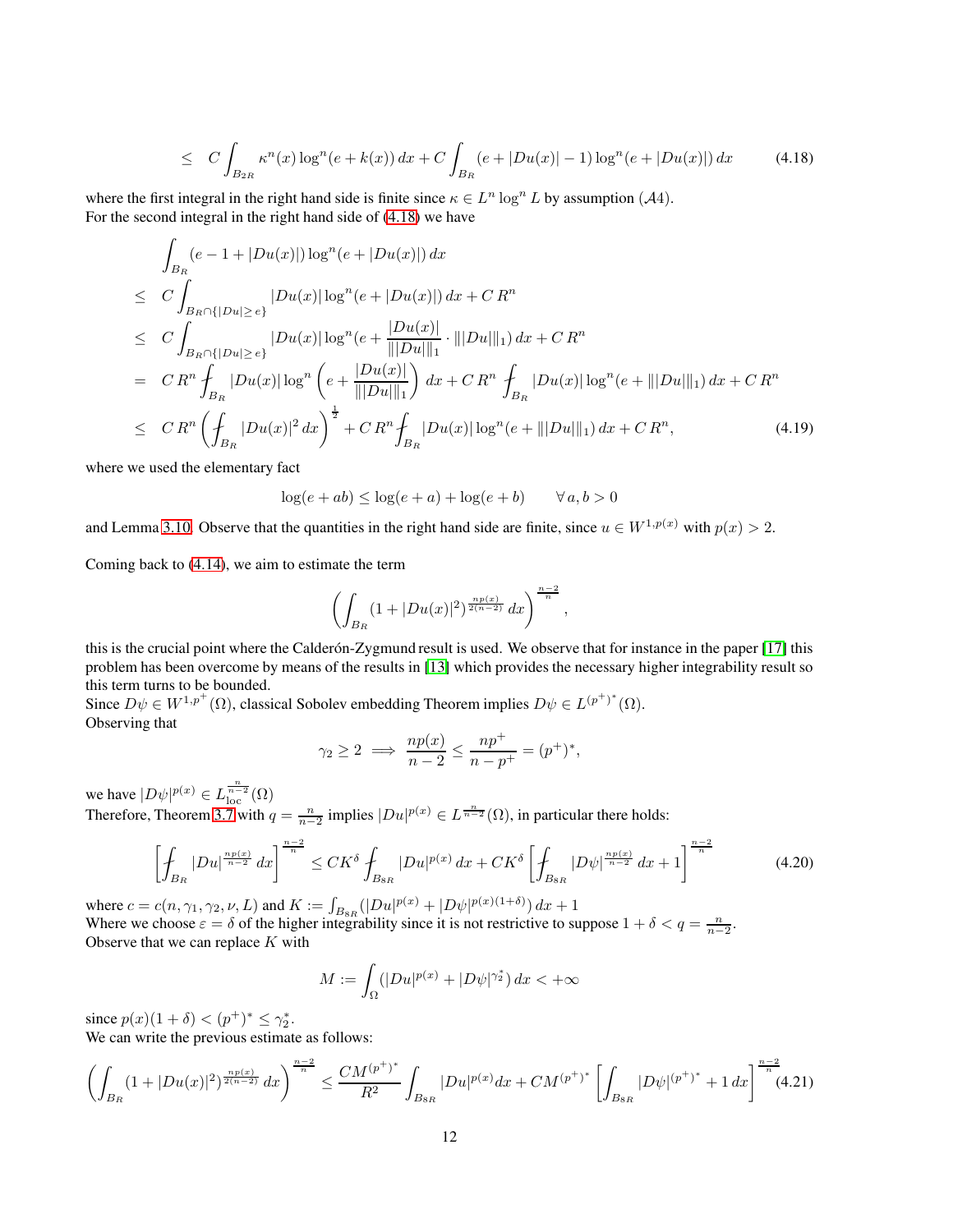Inserting [\(4.18\)](#page-10-3), [\(4.19\)](#page-11-0) and [\(4.21\)](#page-11-1) in [\(4.14\)](#page-9-0) we get

<span id="page-12-1"></span>
$$
|IV| \leq \varepsilon \int_{\Omega} \eta^2 |\tau_h Du|^2 \left(1 + |Du(x)|^2 + |Du(x+h)|^2\right)^{\frac{p(x)-2}{2}} dx
$$
  
+ $C_{\varepsilon} |h|^2 \left\{ \left( \int_{B_{2R}} \kappa^n(x) \log^n(e + k(x)) dx \right)^{\frac{2}{n}} + CR^2 \left[ \left( \int_{B_R} |Du|^2 dx \right)^{\frac{1}{2}} + \int_{B_R} |Du| \log^n(e + |||Du||_1) dx + 1 \right]^{\frac{2}{n}} \right\}$   
+ $\left\{ \frac{CM^{(p^+)^*}}{R^2} \int_{B_{8R}} |Du|^{p(x)} dx + CM^{(p^+)^*} \left[ \int_{B_{8R}} |D\psi|^{(p^+)^*} + 1 dx \right]^{\frac{n-2}{n}} \right\}$   
=  $\varepsilon \int_{\Omega} \eta^2 |\tau_h Du|^2 \left(1 + |Du(x)|^2 + |Du(x+h)|^2\right)^{\frac{p(x)-2}{2}} dx + |h|^2 H_4$  (4.22)

Assumption  $(A4)$  also entails

<span id="page-12-0"></span>
$$
|V| \leq |h| \int_{\Omega} \eta^{2} |\tau_{h}D\psi(x)| (\kappa(x+h) + \kappa(x))(1+|Du(x)|^{2})^{\frac{p(x)-1}{2}} \log(e+|Du(x)|^{2}) dx
$$
  
\n
$$
\leq C|h| \left( \int_{B_{R}} |\tau_{h}D\psi|^{p^{+}} dx \right)^{\frac{1}{p^{+}}} \left( \int_{B_{R}} (\kappa(x+h) + \kappa(x))^{\frac{p^{+}}{p^{+}-1}} (\log(e+|Du(x)|))^{\frac{p^{+}}{p^{+}-1}} (1+|Du(x)|^{2})^{\frac{p(x)-1}{2} \cdot \frac{p^{+}}{p^{+}-1}} dx \right)^{\frac{p^{+}-1}{p^{+}}}
$$
  
\n
$$
\leq C|h| \left( \int_{B_{R}} |\tau_{h}D\psi|^{p^{+}} dx \right)^{\frac{1}{p^{+}}} \left( \int_{B_{R}} (\kappa(x+h) + \kappa(x))^{\frac{p^{+}}{p^{+}-1}} (\log(e+|Du(x)|))^{\frac{p^{+}}{p^{+}-1}} (1+|Du(x)|^{2})^{\frac{p(x)}{2}} dx \right)^{\frac{p^{+}-1}{p^{+}}}
$$
  
\n
$$
\leq C|h| \left( \int_{B_{R}} |\tau_{h}D\psi|^{p^{+}} dx \right)^{\frac{1}{p^{+}}} \left( \int_{B_{R}} (\kappa(x+h) + \kappa(x))^{n} \log^{n}(e+|Du(x)|) dx \right)^{\frac{1}{n}}
$$
  
\n
$$
\cdot \left( \int_{B_{R}} (1+|Du(x)|)^{\frac{p(x)n(p^{+}-1)}{n(p^{+}-1)-p^{+}}} dx \right)^{\frac{n(p^{+}-1)-p^{+}}{n(p^{+}}}
$$
 (4.23)

where we used the properties of  $\eta$  and Hölder's inequality with exponents  $p^+$  and  $\frac{p^+}{n^+}$  $\frac{p}{p^+-1}$ , and again Hölder's inequality with exponents  $\frac{n(p^+ - 1)}{p^+}$  and  $\frac{n(p^+ - 1)}{n(p^+ - 1) - p^+}$ . Note that these exponents are greater than 1 since  $p^+ < n$  and  $p^+ > 2$ . Observe that the second integral in the right hand side is the same as the one in the previous estimate and therefore it can be estimated with [\(4.19\)](#page-11-0).  $(p^{+})^*$ 

On the other hand, since 
$$
|D\psi| \in L^{(p^+)^*}(\Omega)
$$
 and since

$$
\frac{np(x)(p^{+} - 1)}{n(p^{+} - 1) - p^{+}} \le \frac{np^{+}}{n - p^{+}} = (p^{+})^{*} \iff p^{+} \ge 2
$$

we have  $|D\psi|^{p(x)} \in L$  $\frac{n(p^+-1)}{n(p^+-1)-p^+}$  (Ω)

Therefore, Theorem [3.7](#page-4-0) with exponent  $q = \frac{n(p^+ - 1)}{n(p^+ - 1) - p^+}$  implies  $|Du|^{p(x)} \in L^{\frac{n(p^+ - 1)}{n(p^+ - 1) - p^+}}(\Omega)$ , in particular there holds:

$$
\left[\oint_{B_R} |Du(x)|^{\frac{np(x)(p^+-1)}{n(p^+-1)-p^+}} dx\right]^{\frac{n(p^+-1)-p^+}{n(p^+-1)}} \leq CK^{\delta} \oint_{B_{8R}} |Du(x)|^{p(x)} dx + CK^{\delta} \left[\oint_{B_{8R}} |D\psi(x)|^{\frac{np(x)(p^+-1)}{n(p^+-1)-p^+}} dx + 1\right]^{\frac{n(p^+-1)-p^+}{n(p^+-1)}} (4.24)
$$

where  $c = c(n, \gamma_1, \gamma_2, \nu, L)$  and  $K := \int_{B_{8R}} (|Du(x)|^{p(x)} + |D\psi(x)|^{p(x)(1+\delta)}) dx + 1$ Arguing as in [\(4.21\)](#page-11-1) we can replace  $K$  with

$$
M := \int_{\Omega} (|Du(x)|^{p(x)} + |D\psi(x)|^{\gamma_2^*}) dx < +\infty
$$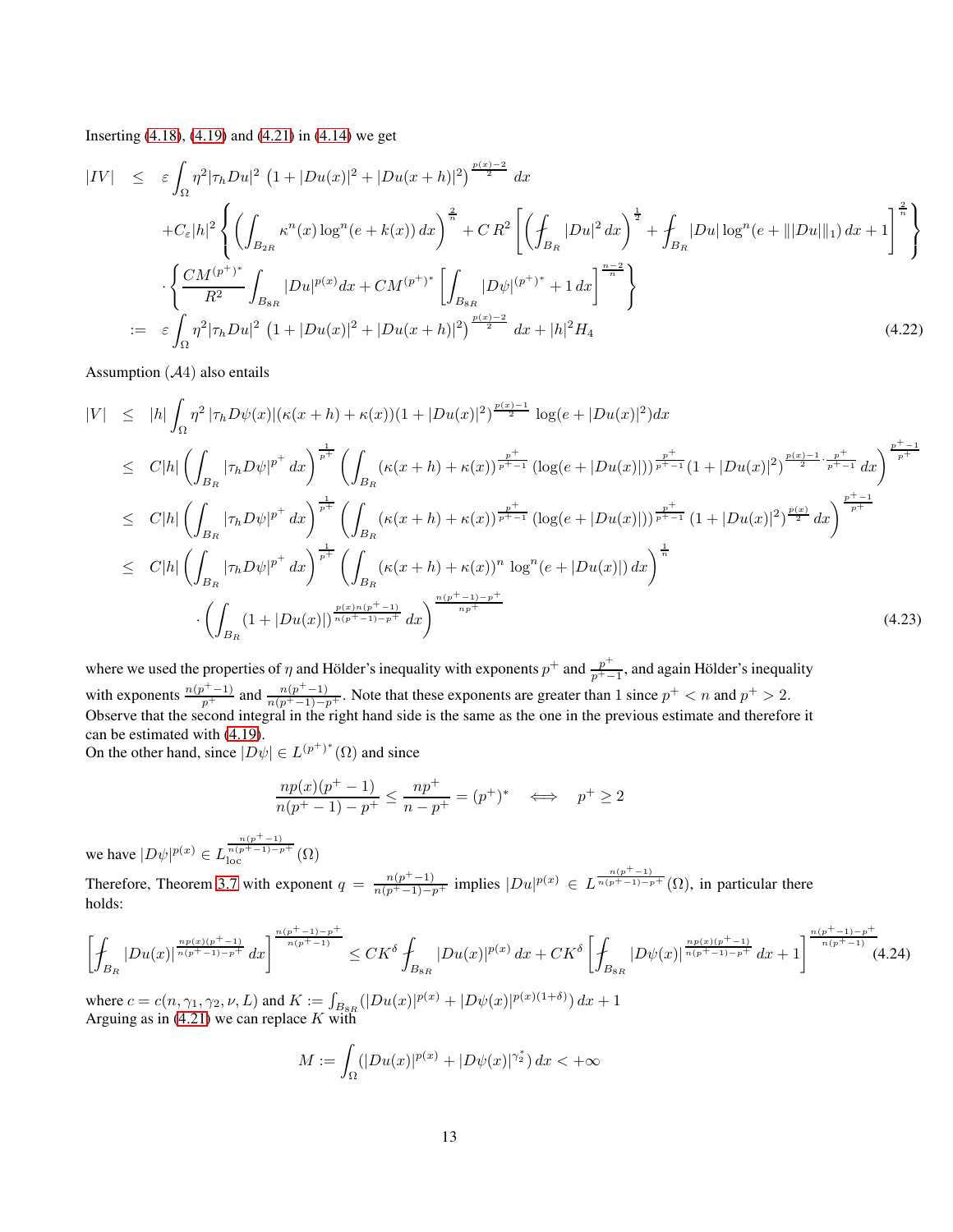since  $p(x)(1 + \delta) < (p^+)^* < \gamma_2^*$ . We can write the previous estimate as follows:

$$
\left[\int_{B_R} |Du(x)|^{\frac{np(x)(p^+-1)}{n(p^+-1)-p^+}} dx\right]^{\frac{n(p^+-1)-p^+}{n(p^+-1)}}\n\leq \frac{CM^{\frac{p^+}{n(p^+-1)-p^+}}}{R^{\frac{p^+}{p^+-1}}} \int_{B_{8R}} |Du(x)|^{p(x)} dx + CM^{\frac{p^+}{n(p^+-1)-p^+}} \left[\int_{B_{8R}} |D\psi(x)|^{(p^+)^*} dx + R^n\right]^{\frac{n(p^+-1)-p^+}{n(p^+-1)}}\n\tag{4.25}
$$

Then we get

<span id="page-13-0"></span>
$$
\left(\int_{B_R} (1+|Du(x)|)^{\frac{p(x)n(p^{+}-1)}{n(p^{+}-1)-p^{+}}} dx\right)^{\frac{n(p^{+}-1)-p^{+}}{np^{+}}} \leq \frac{CM^{(p^{+})^{*}}}{R} \left[\int_{B_{8R}} |Du(x)|^{p(x)} dx\right]^{\frac{p^{+}-1}{p^{+}}} + CM^{(p^{+})^{*}} \left[\int_{B_{8R}} |D\psi(x)|^{(p^{+})^{*}} dx + R^{n}\right]^{\frac{n(p^{+}-1)-p^{+}}{np^{+}}} (4.26)
$$

Finally, by virtue of the assumption  $D\psi \in W^{1,p^+}(\Omega)$ , we can use the first inequality of Lemma [3.5](#page-4-1) to estimate the first integral in the right hand side of  $(4.23)$ , and inserting  $(4.18)$ ,  $(4.19)$  and  $(4.26)$  in  $(4.23)$  we get

<span id="page-13-1"></span>
$$
|V| \leq C|h|^2 \left( \int_{B_{2R}} |D^2 \psi(x)|^{p^+} dx \right)^{\frac{1}{p^+}} \n\cdot \left\{ \left( \int_{B_{2R}} \kappa^n(x) \log^n(e + k(x)) dx \right)^{\frac{1}{n}} + CR \left[ \left( \int_{B_R} |Du(x)|^2 dx \right)^{\frac{1}{2}} + \int_{B_R} |Du(x)| \log^n(e + |||Du||_1) dx + 1 \right]^{\frac{1}{n}} \right\} \n\cdot \left\{ \frac{CM^{(p^+)^*}}{R} \left[ \int_{B_{8R}} |Du(x)|^{p(x)} dx \right]^{\frac{p^+ - 1}{p^+}} + CM^{(p^+)^*} \left[ \int_{B_{8R}} |D\psi(x)|^{(p^+)^*} dx + 1 \right]^{\frac{n(p^+ - 1) - p^+}{np^+}} \right\} \n:= |h|^2 H_5
$$
\n(4.27)

with  $C = C(n, \nu, L, \ell, p^+, R)$ . Finally, arguing as we did for the estimate of  $V$  we get

$$
|VI| \leq 2|h| \int_{\Omega} \eta |D\eta| |\tau_h(u - \psi)(x)| (\kappa(x + h) + \kappa(x)) (\mu^2 + |Du(x)|^2)^{\frac{p(x)-1}{2}} \log(e + |Du(x)|^2) dx
$$
  
\n
$$
\leq \frac{C|h|}{R} \left( \int_{B_R} |\tau_h(u - \psi)(x)|^{p^+} dx \right)^{\frac{1}{p^+}} \left( \int_{B_R} (\kappa(x + h) + \kappa(x))^{\frac{p^+}{p^+-1}} (\log(e + |Du(x)|))^{\frac{p^+}{p^+-1}} (1 + |Du(x)|^2)^{\frac{p(x)}{2}} dx \right)^{\frac{p^+-1}{p^+}}
$$
  
\n
$$
\leq \frac{C|h|}{R} \left( \int_{B_R} |\tau_h(u - \psi)(x)|^{p^+} dx \right)^{\frac{1}{p^+}} \cdot \left( \int_{B_R} (\kappa(x + h) + \kappa(x))^n \log^n(e + |Du(x)|) dx \right)^{\frac{1}{n}}
$$
  
\n
$$
\cdot \left( \int_{B_R} (1 + |Du(x)|)^{\frac{p(x)n(p^+-1)}{n(p^+-1)-p^+}} dx \right)^{\frac{n(p^+-1)-p^+}{np^+}}
$$

where we used the fact that  $|D\eta| \leq \frac{C}{R}$ . Using Lemma [3.5](#page-4-1) and inserting [\(4.18\)](#page-10-3), [\(4.19\)](#page-11-0) and [\(4.26\)](#page-13-0) in the previous estimate, we get

<span id="page-13-2"></span>
$$
|VI| \leq C|h|^2 \left( \int_{B_{2R}} |D(u - \psi)(x)|^{p^+} dx \right)^{\frac{1}{p^+}}
$$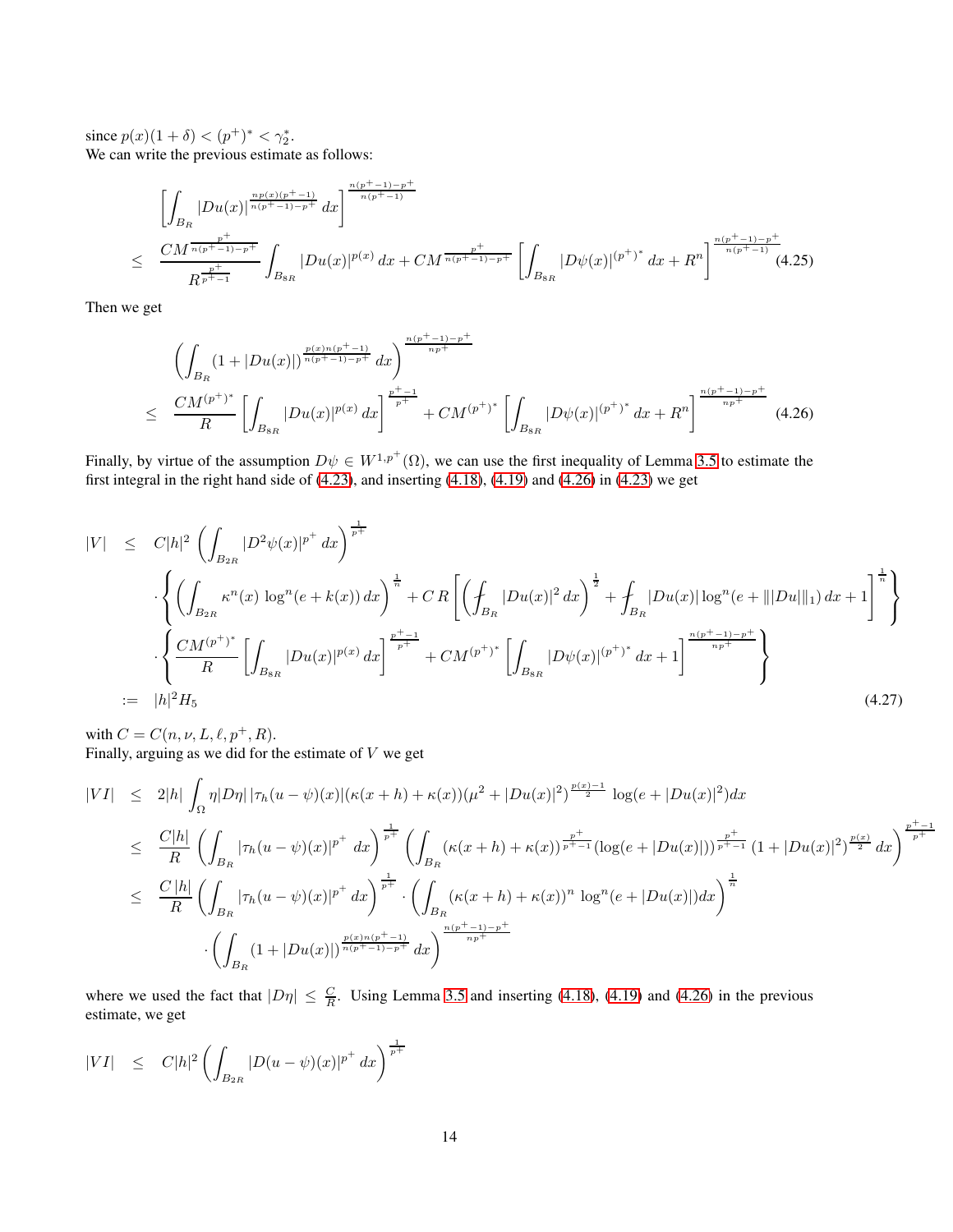$$
\cdot \left\{ \left( \int_{B_{2R}} \kappa^{n}(x) \log^{n}(e + k(x)) dx \right)^{\frac{1}{n}} + C R \left[ \left( \int_{B_{R}} |Du(x)|^{2} dx \right)^{\frac{1}{2}} + \int_{B_{R}} |Du(x)| \log^{n}(e + |||Du||_{1}) dx + 1 \right]^{\frac{1}{n}} \right\}
$$

$$
\cdot \left\{ \frac{CM^{(p^{+})^{*}}}{R} \left[ \int_{B_{8R}} |Du(x)|^{p(x)} dx \right]^{\frac{p^{+}-1}{p^{+}}} + CM^{(p^{+})^{*}} \left[ \int_{B_{8R}} |D\psi(x)|^{(p^{+})^{*}} dx + 1 \right]^{\frac{n(p^{+}-1)-p^{+}}{np^{+}}} \right\}
$$

$$
:= |h|^{2} H_{6}
$$
(4.28)

Inserting estimates [\(4.9\)](#page-8-2), [\(4.12\)](#page-9-1), [\(4.13\)](#page-9-2), [\(4.22\)](#page-12-1), [\(4.27\)](#page-13-1) and [\(4.28\)](#page-13-2) in [\(4.8\)](#page-8-3), we infer the existence of constants  $C_{\varepsilon} \equiv$  $C_{\varepsilon}(\varepsilon, \nu, L, \ell, n, \gamma_1, \gamma_2, R)$  and  $C \equiv C(\nu, L, \ell, n, \gamma_1, \gamma_2, R)$  such that

$$
\nu \int_{\Omega} \eta^2 |\tau_h Du(x)|^2 (1 + |Du(x+h)|^2 + |Du(x)|^2 |)^{\frac{p(x)-2}{2}} dx
$$
  
\n
$$
\leq 3\varepsilon \int_{\Omega} \eta^2 |\tau_h Du(x)|^2 (1 + |Du(x+h)|^2 + |Du(x)|^2 |)^{\frac{p(x)-2}{2}} dx
$$
  
\n
$$
+ |h|^2 (H_2 + H_3 + H_4 + H_5 + H_6)
$$

Choosing  $\varepsilon = \frac{\nu}{6}$  we get

$$
\nu \int_{\Omega} \eta^2 |\tau_h Du(x)|^2 (1+|Du(x+h)|^2+|Du(x)|^2|)^{\frac{p(x)-2}{2}} dx \le |h|^2 H,
$$

where  $H := H_2 + H_3 + H_4 + H_5 + H_6$  is a finite quantity.

Using Lemma [3.1](#page-3-1) in the left hand side of previous estimate and recalling that  $\eta \equiv 1$  on  $B_{\frac{R}{2}}$ , we get

$$
\nu \int_{\Omega} \eta^2 |\tau_h Du(x)|^2 (1 + |Du(x+h)|^2 + |Du(x)|^2|)^{\frac{p(x)-2}{2}} dx
$$
  
\n
$$
\geq \nu \int_{\Omega} \eta^2 |\tau_h Du(x)|^2 (1 + |Du(x+h)|^2 + |Du(x)|^2|)^{\frac{\gamma_1 - 2}{2}} dx
$$
  
\n
$$
\geq \nu \int_{\Omega} \eta^2 |\tau_h V_{\gamma_1}(Du(x))|^2 dx
$$
  
\n
$$
\geq \nu \int_{B_{\frac{R}{2}}} |\tau_h V_{\gamma_1}(Du(x))|^2 dx
$$
\n(4.29)

Then we have

$$
\int_{B_{\frac{R}{2}}} |\tau_h V_{\gamma_1}(Du(x))|^2 dx \le H|h|^2
$$

Lemma [3.6](#page-4-2) implies that  $V_{\gamma_1}(Du) \in W^{1,2}(B_{\frac{R}{2}})$  and the conclusion follows recalling the definition of  $V_{\gamma_1}(\xi)$  in [\(3.1\)](#page-3-1).

## <span id="page-14-1"></span>**References**

- [1] E. ACERBI, G. MINGIONE: *Regularity results for a class of functionals with non-standard growth*, Archive for Rational Mechanics and Analysis, 156, (2), (2001), 121-140.
- <span id="page-14-0"></span>[2] E. ACERBI, G. MINGIONE: *Regularity results for stationary electro-rheological fluids*, Archive for Rational Mechanics and Analysis, 163, (3), (2002), 213-259.
- <span id="page-14-2"></span>[3] E. ACERBI, G. MINGIONE: *Gradient estimates for the* p(x)*-laplacean system*, J. Reine Angew. Math., 584, (2005), 117-148.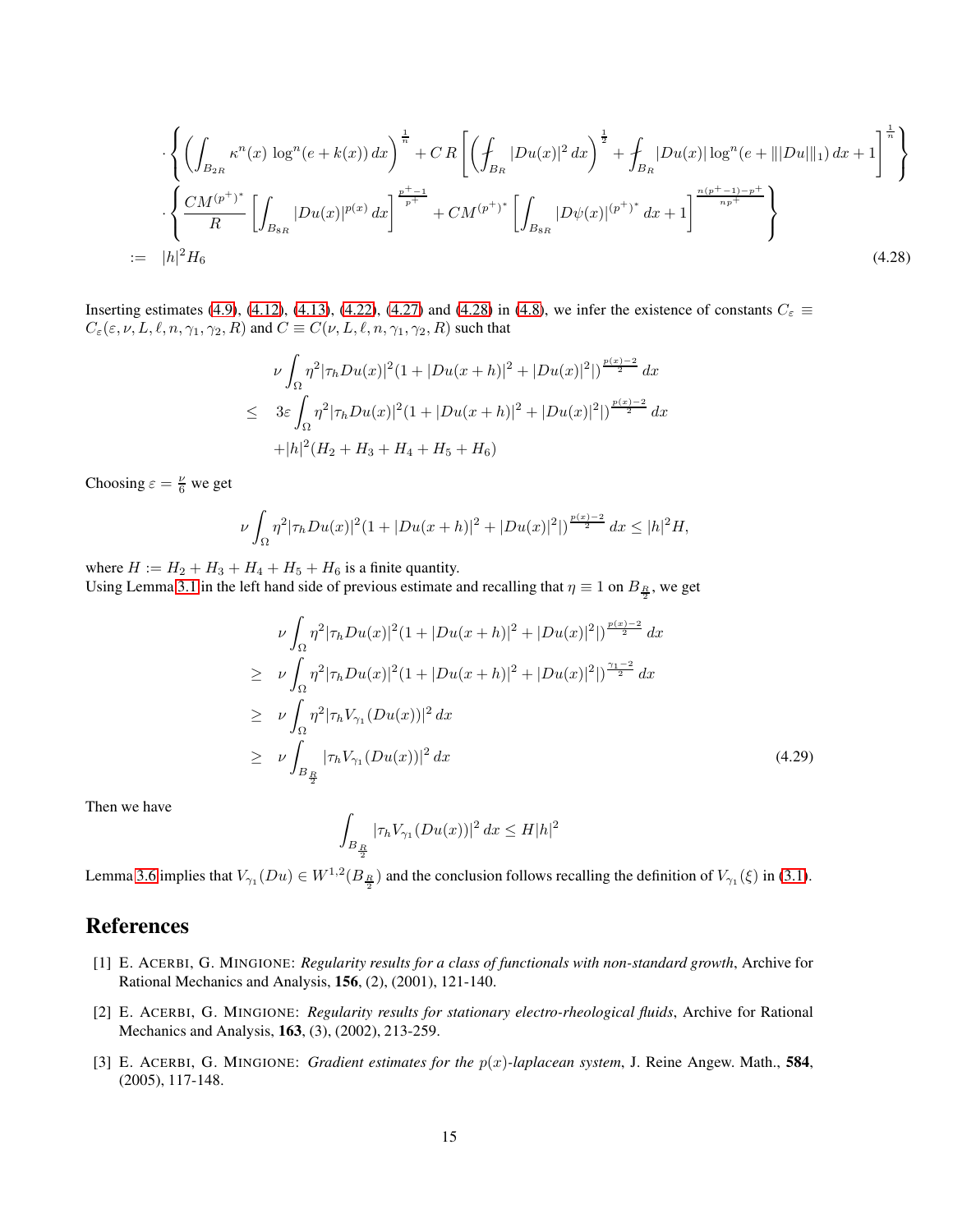- <span id="page-15-13"></span><span id="page-15-11"></span>[4] S.-S. BYUN, Y. CHO, J. OK: *Global gradient estimates for nonlinear obstacle problems with nonstandard growth*, Forum Mathematicum, 28, (4), (2016), 729-747.
- <span id="page-15-6"></span>[5] M. CASELLI, M. ELEUTERI, A. PASSARELLI DI NAPOLI: *Regularity results for a class of obstacle problems* with p,q-growth conditions, ESAIM-Control, Optimisation and Calculus of Variations, 27, (2021), 19.
- [6] I. CHLEBICKA, C. DE FILIPPIS: *Removable sets in non-uniformly elliptic problems*, Annali di Matematica Pura ed Applicata, 199, (2), (2020), 619-649
- <span id="page-15-15"></span>[7] A. CIANCHI: *Interpolation of operators and Sobolev embedding theorem in Orlicz spaces*. In: International Conference on Differential Equations (Lisboa, 1995). World Sci. Publ., River Edge, pp. 306–310 (1998)
- <span id="page-15-14"></span><span id="page-15-9"></span>[8] L. DIENING, P. HARJULEHTO, P. HÄSTÖ, M. RŮŽIČKA: Lebesgue and Sobolev spaces with variable expo*nents*, Lecture Notes in Mathematics, 2017, (2011).
- <span id="page-15-12"></span>[9] M. ELEUTERI: *Hölder continuity results for a class of functionals with non <i>standard growth*, Boll. Unione Mat. Ital., 7, (8), (2004), 129-157.
- [10] M. ELEUTERI, J. HABERMANN: *Regularity results for a class of obstacle problems under nonstandard growth conditions*, Journal of Mathematical analysis and Applications, 344, (2), (2008), 1120-1142.
- <span id="page-15-18"></span><span id="page-15-16"></span>[11] M. ELEUTERI, J. HABERMANN: *Calderón-Zygmund type estimates for a class of obstacle problems with*  $p(x)$ *growth*, J. Math. Anal. Appl., 372, (1), (2010), 140-161.
- [12] M. ELEUTERI, P. MARCELLINI, E. MASCOLO: *Lipschitz continuity for energy integrals with variable exponents*, Atti della Accademia Nazionale dei Lincei, Classe di Scienze Fisiche, Matematiche e Naturali, Rendiconti Lincei Matematica e Applicazioni, 27, (1), (2016), 61-87.
- <span id="page-15-2"></span>[13] M. ELEUTERI, A. PASSARELLI DI NAPOLI: *Higher differentiability for solutions to a class of obstacle problems*, Calculus of Variations and Partial Differential Equations, 57, (5), (2018), 115.
- <span id="page-15-3"></span>[14] M. ELEUTERI, A. PASSARELLI DI NAPOLI: *Regularity results for a class of non-differentiable obstacle problems*, Nonlinear Analysis, Theory, Methods and Applications, 194, (2020), 111434.
- <span id="page-15-17"></span>[15] M. ELEUTERI, A. PASSARELLI DI NAPOLI: *Lipschitz regularity of minimizers of variational integrals with variable exponents*, (2021), submitted.
- <span id="page-15-5"></span><span id="page-15-4"></span>[16] C. GAVIOLI: *Higher differentiability of solutions to a class of obstacle problems under non-standard growth conditions*, Forum Mathematicum, 31, (6), (2019), 1501-1516.
- [17] C. GAVIOLI: *A priori estimates for solutions to a class of obstacle problems under* p, q*-growth conditions*, Journal of Elliptic and Parabolic Equations, 5, (2), (2019), 325-347.
- <span id="page-15-7"></span>[18] C. GAVIOLI: *Higher differentiability for a class of obstacle problems with nearly linear growth conditions*, Atti della Accademia Nazionale dei Lincei, Classe di Scienze Fisiche, Matematiche e Naturali, Rendiconti Lincei Matematica e Applicazioni, 31, (4), (2020), 767-789.
- <span id="page-15-8"></span>[19] A. GENTILE: *Higher differentiability results for solutions to a class of non-autonomous obstacle problems with sub-quadratic growth conditions*, Forum Mathematicum, 33, (3), (2021), 669-695.
- <span id="page-15-10"></span>[20] F. GIANNETTI, A. PASSARELLI DI NAPOLI: *Higher differentiability of minimizers of variational integrals with variable exponents*, Mathematische Zeitschrift, 280, (3-4), (2015), 873-892.
- <span id="page-15-0"></span>[21] R. GIOVA: *Higher differentiability for n-harmonic systems with Sobolev coefficients*, J. Diff. Equ., 259, (11), (2015), 5667-5687.
- <span id="page-15-1"></span>[22] R. GIOVA, A. PASSARELLI DI NAPOLI: *Regularity results for a priori bounded minimizers of non-autonomous functionals with discontinuous coefficients*, Adv. Calc. Var., 12, (1), (2019), 85–110.